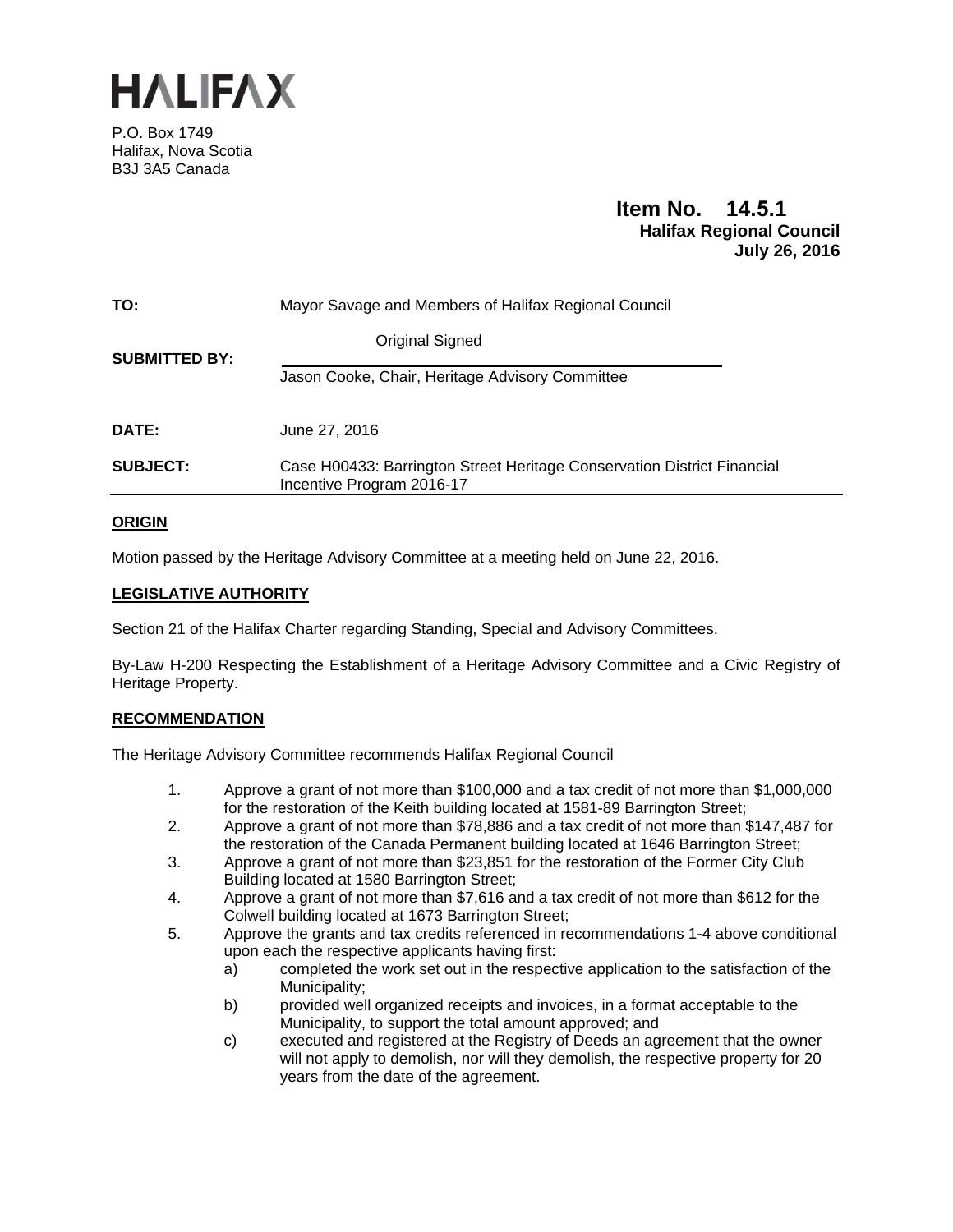### **BACKGROUND**

At the June 22, 2016 meeting of the Heritage Advisory Committee, the Committee considered the recommendations for the 2016-17 Barrington Street Conservation District financial incentives, as outlined in the May 19, 2016 staff report.

#### **DISCUSSION**

The Committee expressed no concerns with staff's recommendations and passed a motion endorsing the recommendation, as noted above.

#### **FINANCIAL IMPLICATIONS**

The attached staff report addresses financial implications.

#### **COMMUNITY ENGAGEMENT**

The Heritage Advisory Committee is an Advisory Committee to Regional Council comprised of 10 volunteer members of the public and two Councillors. The meetings are open to the public and the agendas and minutes are posted at www.Halifax.ca.

#### **ALTERNATIVES**

The attached staff report provides alternatives.

### **ATTACHMENTS**

Attachment 1: Staff report dated May 19, 2016

A copy of this report can be obtained online at http://www.halifax.ca/council/agendasc/cagenda.php then choose the appropriate meeting date, or by contacting the Office of the Municipal Clerk at 902.490.4210, or Fax 902.490.4208.

Report Prepared by: Sheilagh Edmonds, Legislative Assistant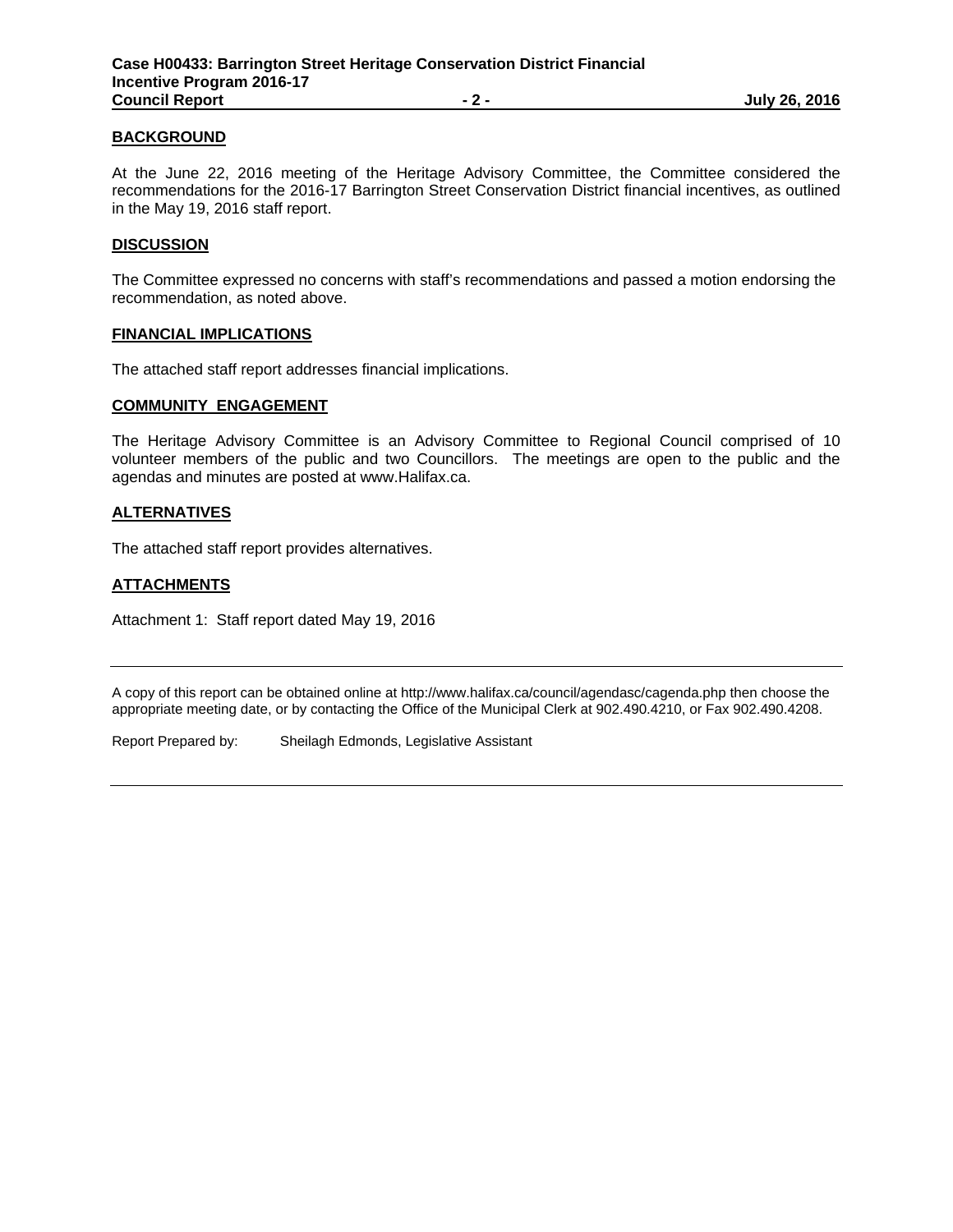

P.O. Box 1749 Halifax, Nova Scotia B3J 3A5 Canada

## **Heritage Advisory Committee June 22, 2016**

| TO:                  | Chair and Members of the Heritage Advisory Committee                                                         |  |  |
|----------------------|--------------------------------------------------------------------------------------------------------------|--|--|
| <b>SUBMITTED BY:</b> | Original Signed by:                                                                                          |  |  |
|                      | Bob Bjerke, Chief Planner & Director, Planning and Development                                               |  |  |
| DATE:                | May 19, 2016                                                                                                 |  |  |
| <b>SUBJECT:</b>      | Case H00433: Barrington Street Heritage Conservation District Financial<br><b>Incentives Program 2016-17</b> |  |  |

## **ORIGIN**

HRM Barrington Street Heritage Conservation District Financial Incentives Program.

## **LEGISLATIVE AUTHORITY**

*Heritage Property Act*, and the Barrington Street Heritage Conservation District Revitalization Plan.

## **RECOMMENDATION**

It is recommended that the Heritage Advisory Committee recommend that Halifax Regional Council:

- 1. Approve a grant of not more than \$100,000 and a tax credit of not more than \$1,000,000 for the restoration of the Keith building located at 1581-89 Barrington Street;
- 2. Approve a grant of not more than \$78,886 and a tax credit of not more than \$147,487 for the restoration of the Canada Permanent building located at 1646 Barrington Street;
- 3. Approve a grant of not more than \$23,851 for the restoration of the Former City Club building located at 1580 Barrington Street;
- 4. Approve a grant of not more than \$7,616 and a tax credit of not more than \$612 for the Colwell building located at 1673 Barrington Street;
- 5. Approve the grants and tax credits referenced in recommendations 1-4 above conditional upon each the respective applicant having first: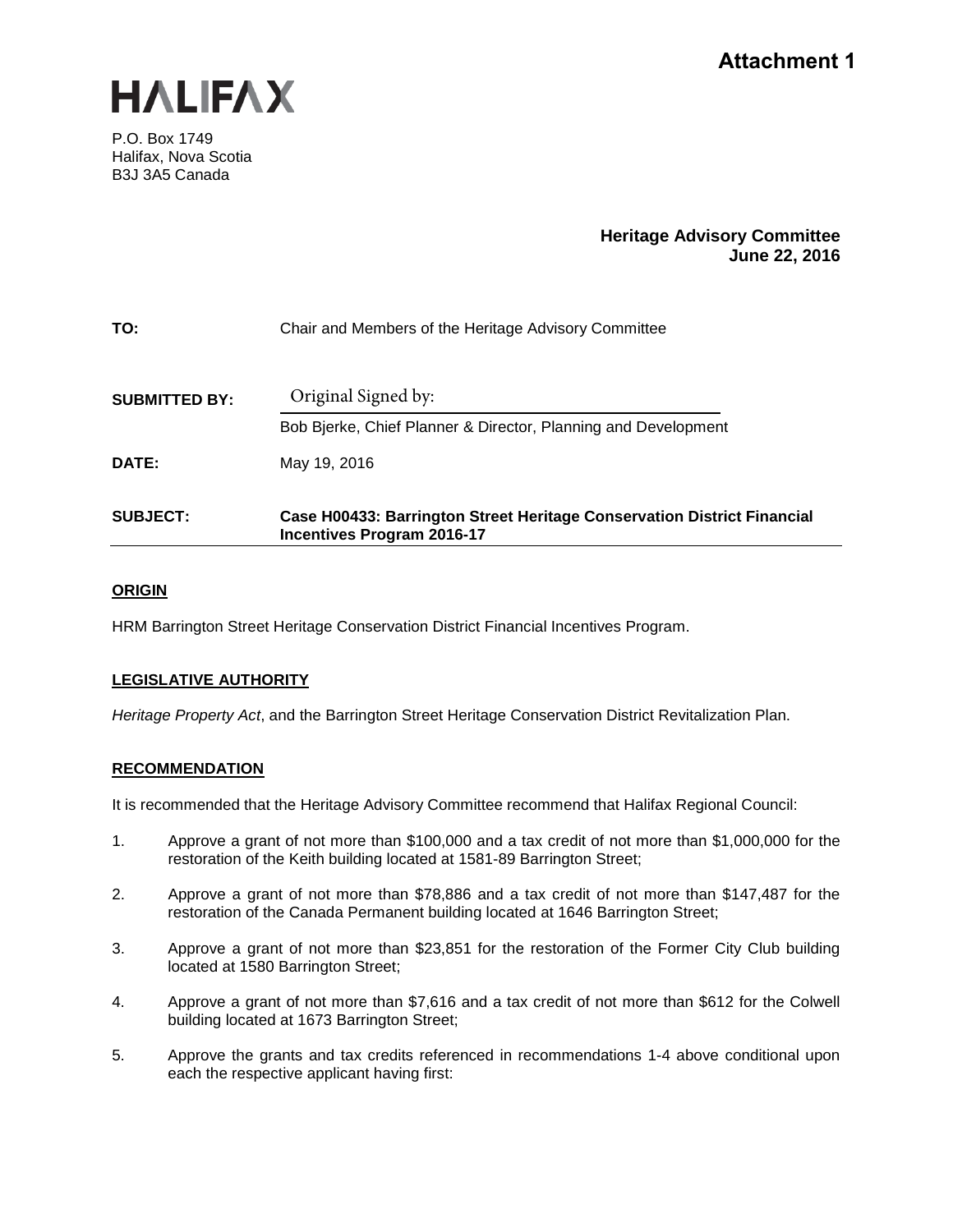- a) completed the work set out in the respective application to the satisfaction of the Municipality;
- b) provided well organized receipts and invoices, in a format acceptable to the Municipality, to support the total amount approved; and
- c) executed and registered at the Registry of Deeds an agreement that the owner will not apply to demolish, nor will they demolish, the respective property for 20 years from the date of the agreement.

### **BACKGROUND**

In 2009, Regional Council adopted the Barrington Street Heritage Conservation District (BSHCD) Plan and By-law which included a financial incentives program to encourage restoration and renovation of buildings within the District (Map 1). Prior to the adoption of the Plan, Council had approved in principle a financial program budget of \$1 million in grants and \$2 million in tax credits spread over five years. In 2009-10, the grant budget was set at \$200,000 for each year of the subsequent four years.

At the conclusion of the five years of the Barrington Street Heritage Conservation District Financial Incentives program (BSHCD Financial Incentives Program), Council approved a two-year extension for the 2015-16 and 2016-17 fiscal years. The program extension allowed for the relocation of grant funds which had been previously approved but withdrawn, and encouraged additional property owners in the District to restore their properties by participating in the BSHCD Financial Incentives Program. In the two years of the program extension an additional \$350,000 in grant funding was added which raised the total grant budget to \$1.35 million. To date \$1,139,647 of grant funding has been allocated, and \$210,353 remains unallocated of the total grant budget. This is the final year of the BSHCD Financial Incentives program, and remaining grant funding resides in the Cultural Development Reserve (Q312).

Tax credits are calculated at 15% of eligible interior and exterior work, and have been allocated based on the total program estimate expenditure of \$2 million. Unlike the grants the program does not prescribe a maximum tax credit per building; however, the total tax credit expenditure (M310-8007) for the program was expected to fall within the original \$2 million estimate. To date \$1,342,171 in program tax credits have been approved.

### **DISCUSSION**

For the 2016-17 year, staff have received and reviewed 4 applications requesting financial assistance under the BSHCD Financial Incentives program. As this is the last year of the program as much of the remaining funding should be allocated. Building project summaries for the four 2016-17 projects can be found in Attachment A. Staff have reviewed 4 projects and determined that each meet the program eligibility criteria as outlined in the program Terms & Conditions (Attachment B).

As a way to allocate limited budget, applications are ranked according to priority criteria listed in section 2.9 of the Terms and Conditions which state that preference will be given to:

- 1. Preservation and restoration of historic structural and weatherproofing elements, rather than cosmetic improvements, e.g. restoration of masonry, cladding, windows, doors or roof has greater priority than painting;
- 2. Restoration of publicly visible features, e.g. an application for restoration of a front façade would have higher priority than a façade facing an interior light well or rear yard;
- 3. Registered heritage buildings;
- 4. Buildings in poor condition and at greatest risk for deterioration or loss.

Table 1 gives an overview of the four applications listed in order of those with the highest to lowest score or rank. Those with the highest score are deemed to have the most merit based on the priority criteria.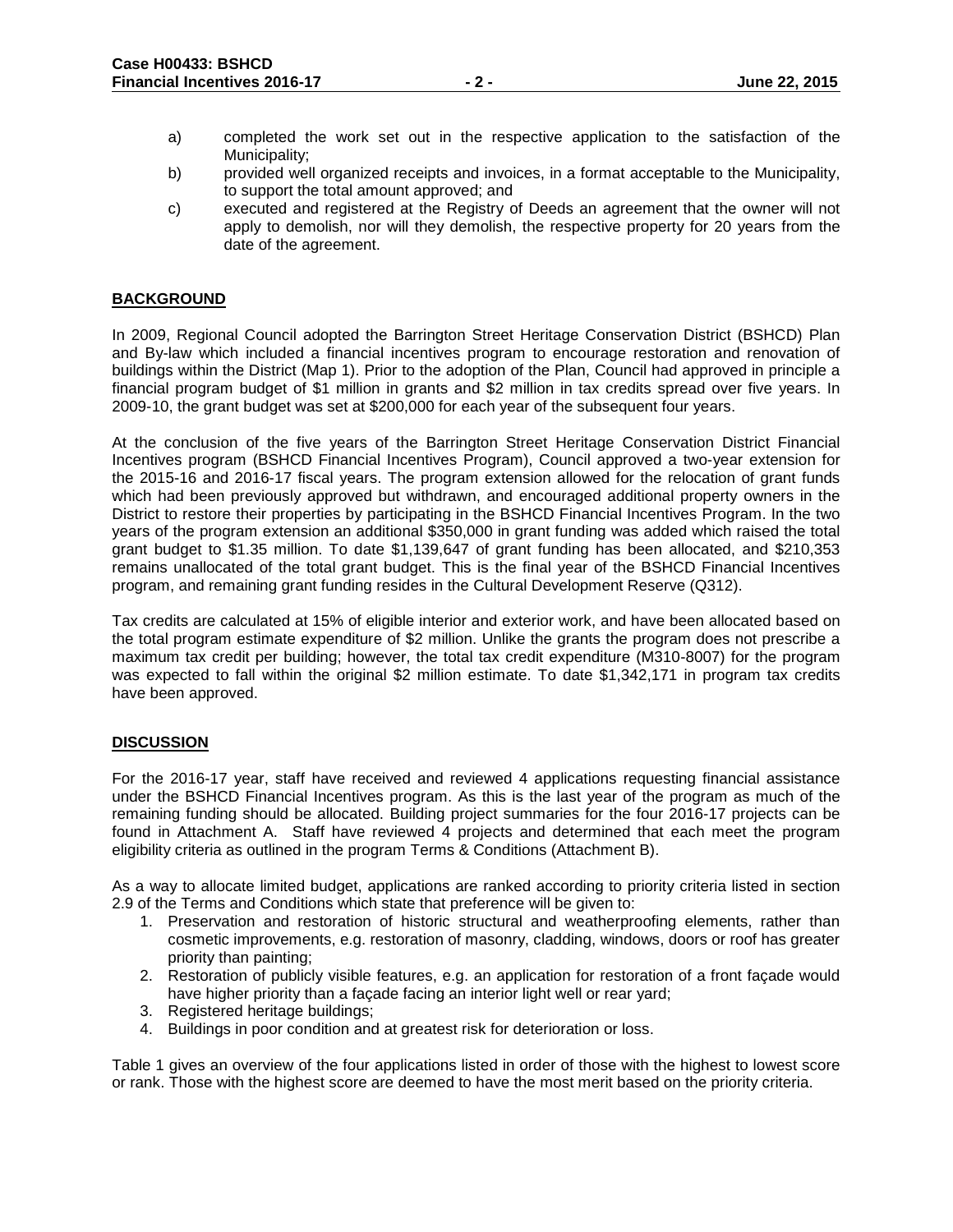| Rank | <b>Building</b>                                           | <b>Maximum</b><br>Grant | <b>Maximum</b><br><b>Tax Credit</b> | <b>Score</b> |
|------|-----------------------------------------------------------|-------------------------|-------------------------------------|--------------|
| 1st  | 1581-89 Barrington Street - Keith Building                | \$100,000               | \$1,897,767                         | 12/12        |
| 2nd  | 1646 Barrington Street - Canada Permanent Bldg.           | \$100,000               | \$141,153                           | 8.5/12       |
| 3rd  | 1580 Barrington Street - Former City Club Bldg.           | \$30,235                | n/a                                 | 8.25/12      |
| 4th  | 1673 Barrington Street - Coldwell Building                | \$9,654                 | n/a                                 | 8/12         |
|      | * maximum grant per building is \$100,000<br><b>TOTAL</b> | \$239,889               | \$2,038,920                         |              |

#### *Table 1 – Applications Ordered by Rank*

### **Options for Allocation of Funds**

There is currently insufficient remaining funding to provide the maximum financial assistance to each of the four applications received this year. Presently there is \$210,353 of grant funding in the Cultural Reserve, which is just over the usual \$200,000 annual grant budget, however it is insufficient to fully fund each of the four applications. As this is the final year of the program staff are recommending full allocation of the remaining funds.

This year the application for the Keith building outlines an extensive restoration project which has a maximum tax credit calculated at \$1,897,767. This one tax credit alone is almost equal to the total program tax credit estimate of \$2 million. Previously, the largest tax credit awarded was \$525,593 for the NFB Building located at 1572 Barrington Street in 2013. Both options outlined below incorporate the staff recommendation of capping the tax credit for the Keith building project at \$1 million, as this will provide a large tax credit for the Keith building project while staying within HRM's fiscal parameters for the program.

Section 3.15 (tax credits) of the BSHCD Financial Incentives Terms and Conditions states, 'Funding availability is subject to approval of program budgets and fiscal capacity.' Additionally, Section 3.16 states, 'Final approval of all tax credits and their amounts is a decision of Regional Council in its sole discretion.'

### *Option A: Funding applications by rank*

Strictly adhering to the program Terms and Conditions, and due to limited remaining grant funding, only the top two ranked applications would receive full grant awards. The  $3<sup>rd</sup>$  ranked application would receive a significantly reduced award, and the  $4<sup>th</sup>$  ranked application would not receive any funding. As a way to provide some financial assistance to all applications. Council could award tax credits for the  $3^{rd}$  and  $4^{th}$ ranked applications for the value of the grant eligible work which cannot be funding as a grant. Table 2 below illustrates this option:

| Rank            | <b>Building</b>          | <b>Max</b><br>Grant | Recommend<br>Grant | <b>Max</b><br><b>Tax Credit</b> | Recommend<br><b>Tax Credit</b> | <b>Total HRM</b><br><b>Contribution</b> |
|-----------------|--------------------------|---------------------|--------------------|---------------------------------|--------------------------------|-----------------------------------------|
|                 | 1581-89 Barrington St.   |                     |                    |                                 |                                |                                         |
| 1st             | Keith Building           | \$100,000           | \$100,000          | \$1,897,767                     | \$1,000,000                    | \$1,100,000                             |
|                 | 1646 Barrington St.      |                     |                    |                                 |                                |                                         |
| 2 <sub>nd</sub> | Canada Permanent Bldg.   | \$100,000           | \$100,000          | \$141,153                       | \$141,153                      | \$241,153                               |
|                 | 1580 Barrington St.      |                     |                    |                                 |                                |                                         |
| 3rd             | Former City Club Bldg.   | \$30,235            | \$10,353           | $*n/a$                          | \$0                            | \$10,353                                |
|                 | 1673 Barrington St.      |                     |                    |                                 |                                |                                         |
| 4th             | <b>Coldwell Building</b> | \$9,654             | \$0                | \$1,448                         | \$1,448                        | \$1,448                                 |
|                 | <b>2016-17 TOTAL</b>     | \$239.889           | \$210,353          | \$2.038.920                     | \$1,142,601                    | \$1,352,954                             |
|                 | Approved to Date         |                     |                    |                                 |                                |                                         |
|                 | (2009-2016)              |                     | \$1,139,647        |                                 | \$1,342,171                    |                                         |
|                 | Estimated program total  |                     |                    |                                 |                                |                                         |
|                 | (2009-2016)              |                     | \$1,350,000        |                                 | \$2,484,772                    |                                         |

*Table 2 – Option A: Allocation of funds by rank*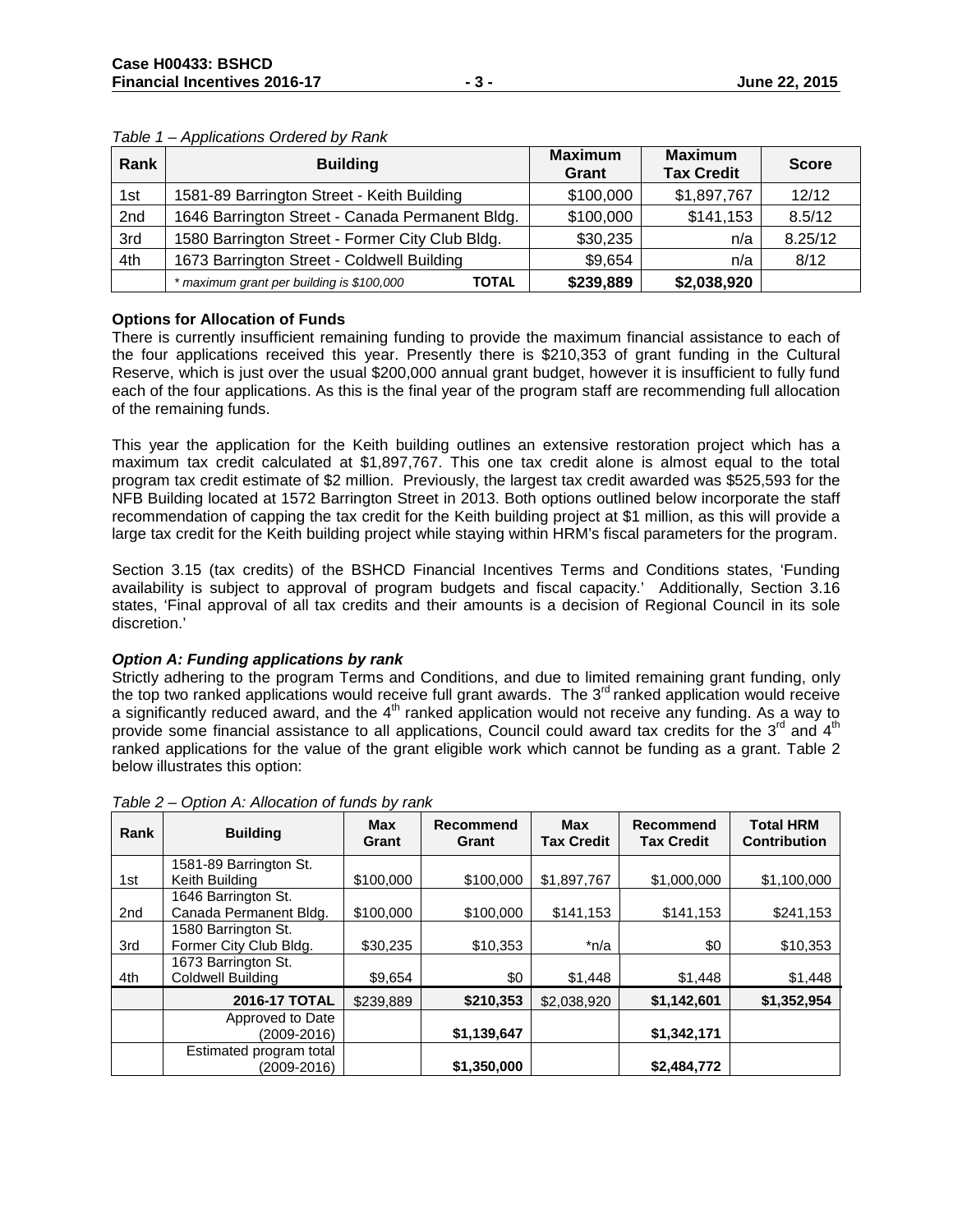*\* The Former City Club building is owned by the Neptune Theater Foundation, which is in the 100% tax exempt category under Administrative Order 2014-001-ADM Tax Relief to Non-Profit Organizations, therefore awarding a tax credit is not possible.*

#### *Option B: Funding by prorating applications*

Another method of equitably distributing the remaining funding would be to prorate all four applications. This option has been used to allocate funding under the BSHCD Financial Incentives program in 2009-10 and in 2010-11. In this option significant funding is still available to the top two ranked applications, however additional more meaningful funding is available to the  $3<sup>rd</sup>$  and  $4<sup>th</sup>$  ranked applications. Table three below illustrates this option:

|      | $S_{\rm p}$ . $S_{\rm r}$ and $S_{\rm p}$ is standing an approached in |              |                           |                                 |                                |                                         |
|------|------------------------------------------------------------------------|--------------|---------------------------|---------------------------------|--------------------------------|-----------------------------------------|
| Rank | <b>Building</b>                                                        | Max<br>Grant | <b>Recommend</b><br>Grant | <b>Max</b><br><b>Tax Credit</b> | Recommend<br><b>Tax Credit</b> | <b>Total HRM</b><br><b>Contribution</b> |
|      | 1581-89 Barrington St.                                                 |              |                           |                                 |                                |                                         |
| 1st  | Keith Building                                                         | \$100,000    | \$100,000                 | \$1,897,767                     | \$1,000,000                    | \$1,100,000                             |
|      | 1646 Barrington St.                                                    |              |                           |                                 |                                |                                         |
| 2nd  | Canada Permanent Bldg.                                                 | \$100,000    | \$78,886                  | \$141,153                       | \$147,487                      | \$226,373                               |
|      | 1580 Barrington St                                                     |              |                           |                                 |                                |                                         |
| 3rd  | Former City Club Bldg.                                                 | \$30,235     | \$23,851                  | *n/a                            | \$0                            | \$23,851                                |
|      | 1673 Barrington Street                                                 |              |                           |                                 |                                |                                         |
| 4th  | Coldwell Building                                                      | \$9,654      | \$7,616                   | \$0                             | \$612                          | \$8,228                                 |
|      | 2016-17 TOTAL                                                          | \$239.889    | \$210.353                 | \$2.038.920                     | \$1,148,099                    | \$1,358,452                             |
|      | Approved to Date                                                       |              |                           |                                 |                                |                                         |
|      | (2009-2016)                                                            |              | \$1,139,647               |                                 | \$1,342,171                    |                                         |
|      | <b>Estimated Program Total</b>                                         |              |                           |                                 |                                |                                         |
|      | (2009-2017)                                                            |              | \$1,350,000               |                                 | \$2,490,270                    |                                         |

*Table 3 – Option B: Funding by prorating all applications* 

*\* The Former City Club building is owned by the Neptune Theater Foundation, which is in the 100% tax exempt category under Administrative Order 2014-001-ADM Tax Relief to Non-Profit Organizations, therefore awarding a tax credit is not possible.*

### **Recommendation**

All applications have met the basic project evaluation criteria and will result in good building restoration projects. This is the last year for the BSHCD Financial Incentives Program, and unfortunately there is insufficient grant and tax credit funding available to fully fund all of the four applications. Due to this limited remaining program funding staff have outlined two options for the allocation of those funds. Both option recommend capping the tax credit for the Keith building project at \$1million.

The remaining grant funding is a fixed amount; however, there is a degree of flexibility in the allocation of the tax credit budget. Within the two options outlined in this report there is no change to the allocation of the grant funds, and the two options suggest exceeding the tax credit program estimate as a way to allocate the maximum degree of funding for the last year of the BSHCD Financial Incentives program. Option B will see the program tax credit estimate of \$2,000,000 exceeded by up to 25%, if all approved projects are completed by the property owners. Staff believes that Option B provides the best distribution of funding to the four applications and recommend this option.

### **FINANCIAL IMPLICATIONS**

This report recommends the approval of \$210,353 in Heritage Incentive Grants from C002-8004 (Urban Design) for the 2016-17 fiscal year, with funding from the Cultural Development Reserve (Q312). This report also recommends the approval of \$1,148,099 in Tax Credits for the 2016-17 program year funded from M310-8007 (Other Fiscal Services). Tax credit budgets (M310-8007) are developed to match the approved project construction schedules. The 2016-17 approved tax credits are expected to result in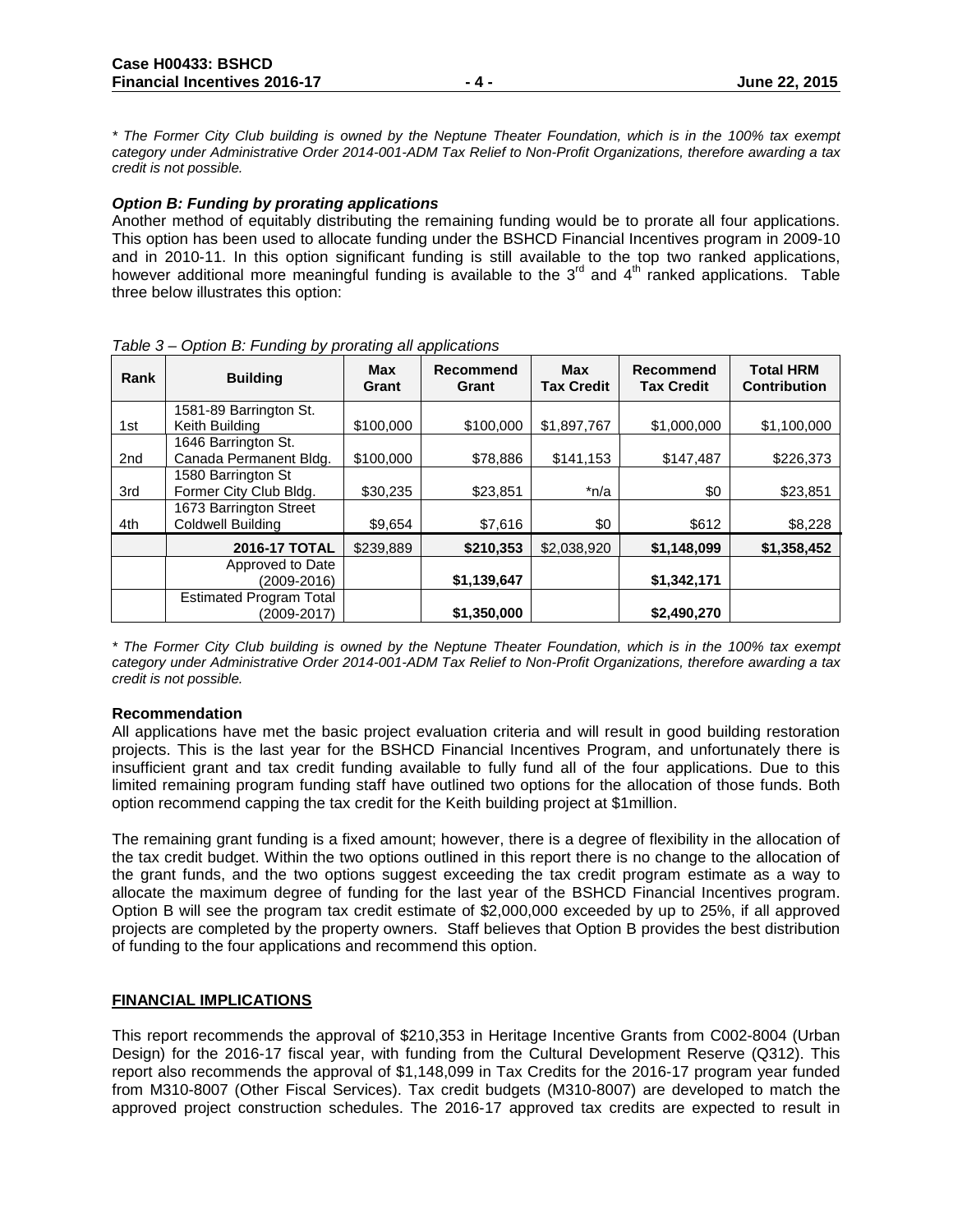HRM expenses, primarily, in the 2017-18 and 2018-19 fiscal years as eligible work is carried out by the property owners.

This report also recommends the continued practice of waiving building permit revenues, for this the last year of the BSHCD Financial Incentives program. The amount of waived permit fees will be absorbed through account C430-4903 (Permits & Inspections – Building Permits).

#### **Budget Summary, Cultural Development Reserve, Q312**

| Balance in Reserve, May 1, 2016                   | \$973.094        |
|---------------------------------------------------|------------------|
| Projected Revenue at May 1, 2016                  | \$ 579.592       |
| Commitments as of May 1, 2016                     | $$(1,774,147)^*$ |
| Projected net available balance to March 31, 2017 | \$(221,461)      |

### **Q312 – Cultural Development Reserve (Jan 31, 2003)**

The current approved Culture Development Reserve Business Case is intended to develop and enhance culture and heritage sites within HRM and support HRM's goals and responsibilities.

For the 2016/17 fiscal year, fiscal services has contributed to this reserve.

\*There is no impact to the reserve with the recommendations, as the amounts of newly assigned grants of \$210,353 are within the current total commitment of the reserve to fund Barrington Street Heritage Incentive Program in the amount of \$679,732 of the \$1.7m of current commitments. Remaining commitments are for capital projects, events and showcase program.

As no reserve is permitted to be in a negative positon, per AO 2014-015 ADM Respecting Reserve Funding Strategies, the commitments outlined above are not all expected to be withdrawn from the reserve during 2016/17, thus providing cash flow. Through the Reserve Review Project, the negative balance has been noted, and will be corrected through recommendations to Council when the Reserve Review is brought forward at that time.

### **COMMUNITY ENGAGEMENT**

The level of community engagement was information sharing achieved through the HRM website and public accessibility to the require Heritage Advisory Committee meeting and Regional Council. The community engagement process is consistent with the intent of the HRM Community Engagement Strategy.

## **ALTERNATIVES**

- 1. The Heritage Advisory Committee could recommend allocation of grants and tax credits based upon Option A, as described in this report. This option would only support the highest ranking projects, and it would provide less incentive to the other projects. This is not the recommended option.
- 2. The Heritage Advisory Committee could refuse to recommend any proposed grant or tax credit for any of the applications outlined in this report. This is not the recommended course of action as staff has determined that all projects meet the basic eligibility criteria.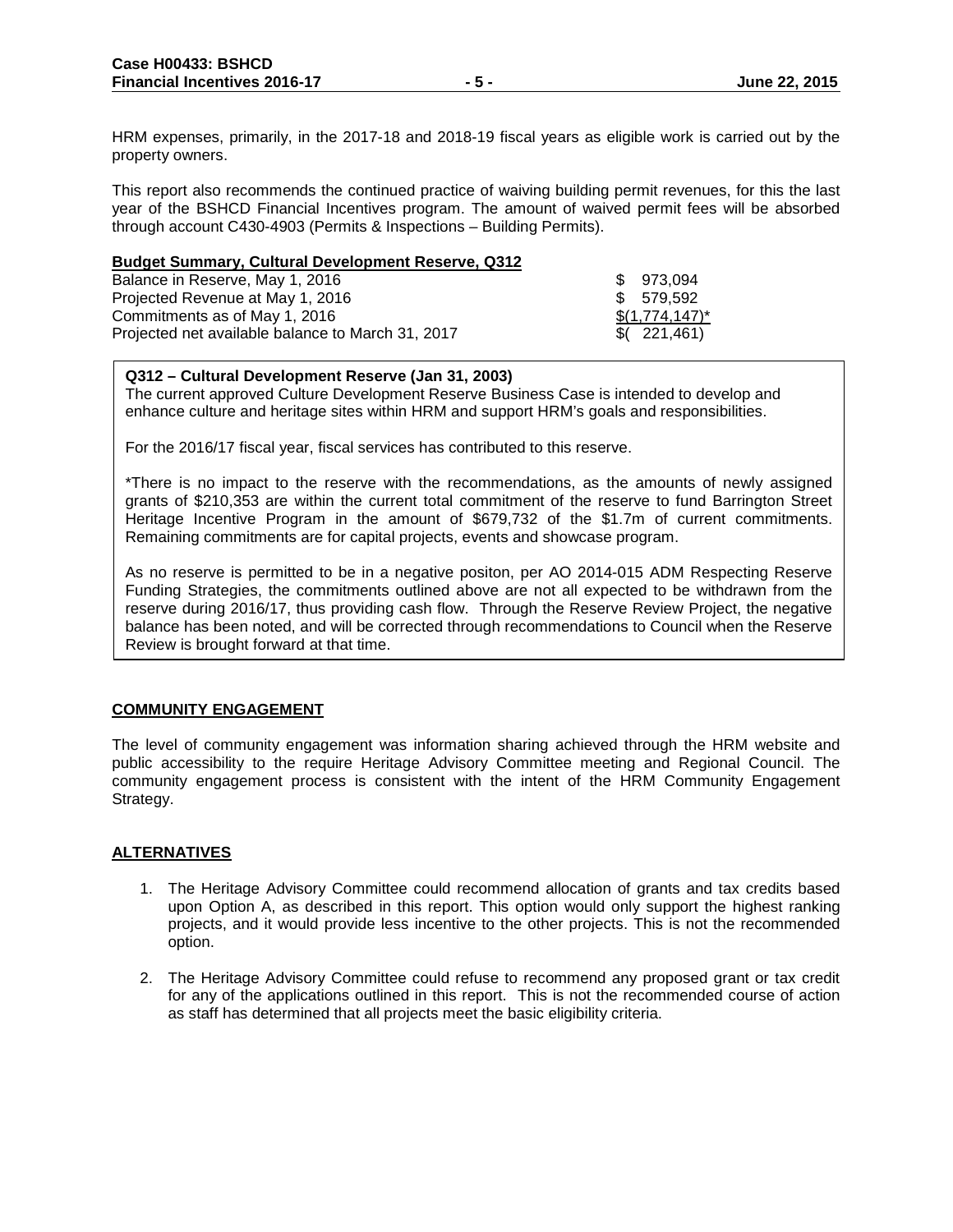### **ATTACHMENTS**

Map 1 Location Map

Attachment A 2016-17 Grant Project Summaries

Attachment B Barrington Street Heritage Conservation District Financial Incentives Program - Terms & **Conditions** 

A copy of this report can be obtained online at http://www.halifax.ca/commcoun/index.php then choose the appropriate Community Council and meeting date, or by contacting the Office of the Municipal Clerk at 490-4210, or Fax 490-4208.

\_\_\_\_\_\_\_\_\_\_\_\_\_\_\_\_\_\_\_\_\_\_\_\_\_\_\_\_\_\_\_\_\_\_\_\_\_\_\_\_\_\_\_\_\_\_\_\_\_\_\_\_\_\_\_\_\_\_\_\_\_\_\_\_\_\_\_\_\_\_\_\_\_\_\_\_\_\_\_\_

Report Prepared by: Maggie Holm, Heritage Planner (902) 490-4419

Original Signed by:

Report Approved by:

Jacob Ritchie, Manager Urban Design 902.490-6510

\_\_\_\_\_\_\_\_\_\_\_\_\_\_\_\_\_\_\_\_\_\_\_\_\_\_\_\_\_\_\_\_\_\_\_\_\_\_\_\_\_\_\_\_\_\_\_\_\_\_\_\_\_\_\_\_\_\_\_\_\_\_\_\_\_\_\_\_\_\_\_\_\_\_\_\_\_\_\_\_\_\_\_\_\_\_\_\_\_\_

Original Signed by:

Financial Approval by:

Amanda Whitewood, Director of Finance and Information Technology/CFO, 902.490.6308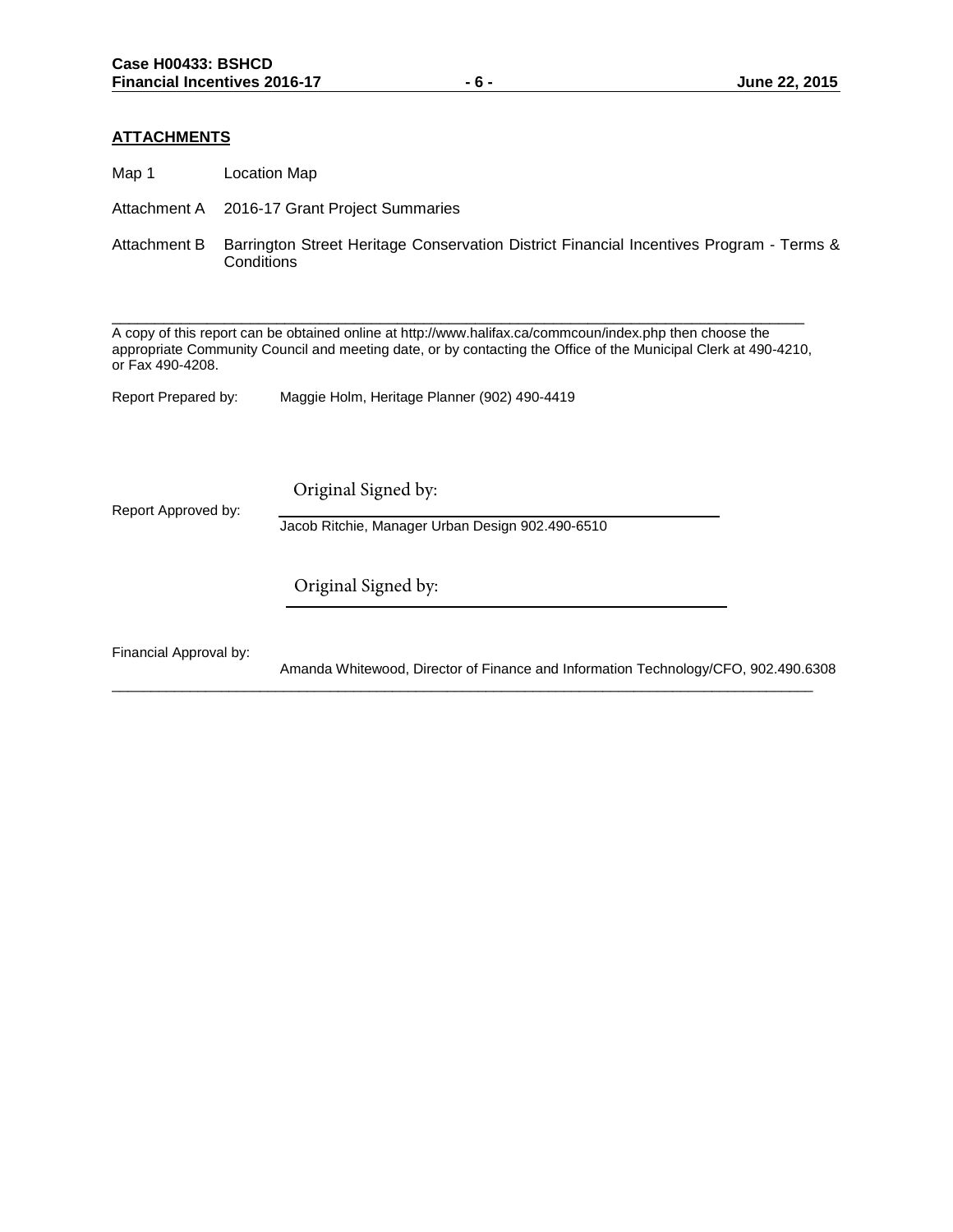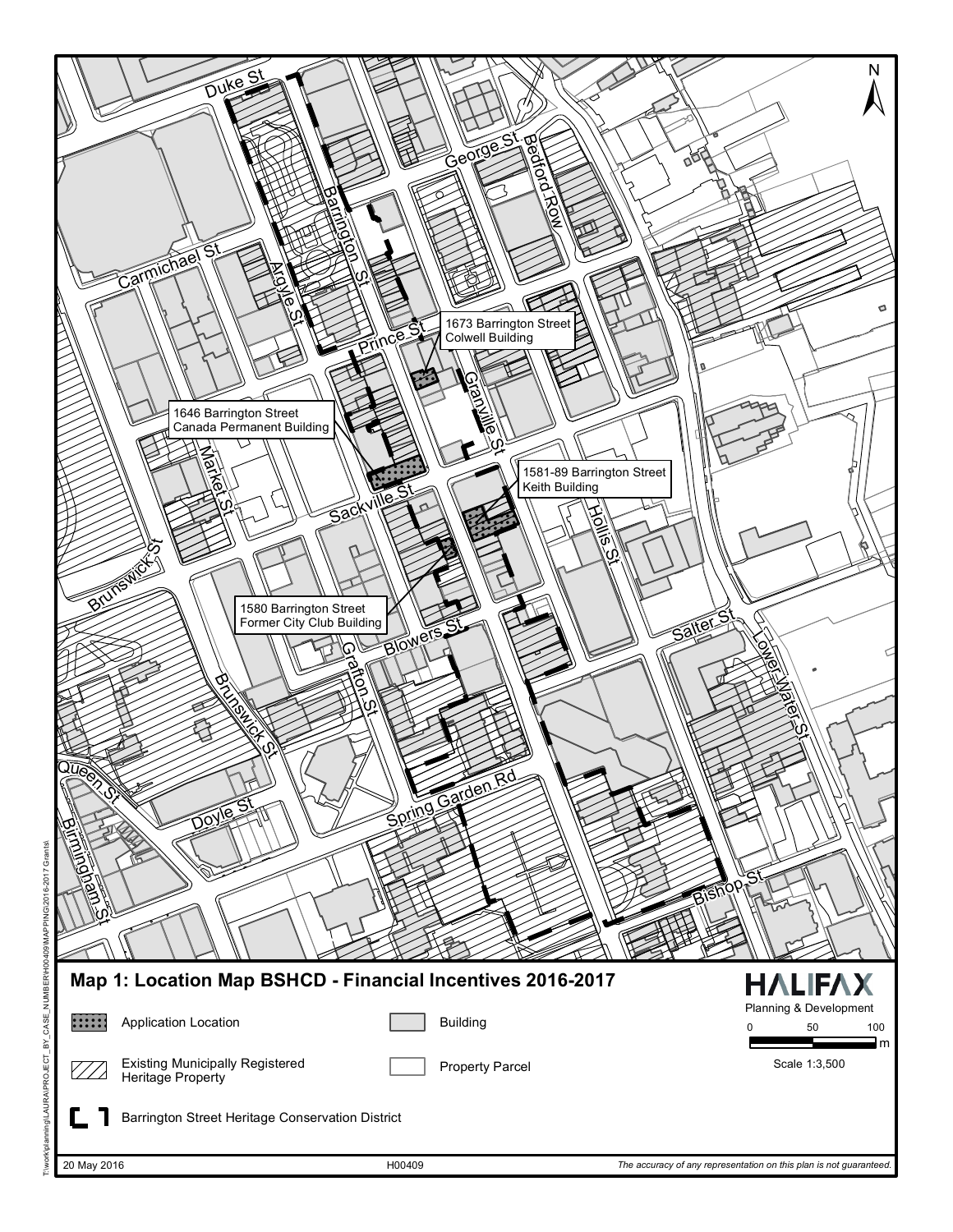| Application<br>$16 - 01$ | 1580 Barrington Street<br><b>Former City Club Building</b> | <b>Project Summary</b>                                                                                                                                                         | Value of Construction                                                                                                                                                                                                                       |
|--------------------------|------------------------------------------------------------|--------------------------------------------------------------------------------------------------------------------------------------------------------------------------------|---------------------------------------------------------------------------------------------------------------------------------------------------------------------------------------------------------------------------------------------|
|                          |                                                            | • Replacement of the existing<br>deteriorated sandstone<br>columns, bases and<br>capitals;<br>• Repair existing granite<br>steps, and replace the<br>existing metal handrails. | The value of construction is<br>based on the applicants'<br>submission of an estimate of<br>\$68,470.<br>A maximum grant of \$34,235<br>has been calculated; however<br>staff recommends a grant of<br>\$23,851.                            |
| Application<br>$16 - 02$ | 1673 Barrington Street<br><b>Colwell Building</b>          | <b>Project Summary</b>                                                                                                                                                         | <b>Value of Construction</b>                                                                                                                                                                                                                |
|                          |                                                            | • Restoration of stucco finish<br>on the front façade;<br>• Replacement of façade<br>lighting.                                                                                 | The value of construction is<br>based on the applicants'<br>submission of an estimate of<br>\$19,307.<br>A maximum grant of \$9,654<br>has been calculated; however<br>staff recommends a grant of<br>\$7,616 and a tax credit of<br>\$612. |
|                          |                                                            |                                                                                                                                                                                |                                                                                                                                                                                                                                             |
| Application<br>$16 - 03$ | 1646 Barrington Street<br>Canada Permanent Bldg            | <b>Project Summary</b>                                                                                                                                                         | Value of Construction                                                                                                                                                                                                                       |

# **Attachment A: 2016-17 Grant Project Summaries**

| Application<br>16-03 | 1646 Barrington Street<br>Canada Permanent Bldg | <b>Project Summary</b>                                                                                                                                                                                                                | <b>Value of Construction</b>                                                                                                                                                                                                                                                                                                                                                                     |
|----------------------|-------------------------------------------------|---------------------------------------------------------------------------------------------------------------------------------------------------------------------------------------------------------------------------------------|--------------------------------------------------------------------------------------------------------------------------------------------------------------------------------------------------------------------------------------------------------------------------------------------------------------------------------------------------------------------------------------------------|
|                      |                                                 | • Restoration of the exterior<br>curtain wall, replacement of<br>rooftop railings, addition of<br>accent building lighting.<br>• Interior renovations include<br>upgrading of common<br>areas, restoration of the<br>main lobby area. | The value of eligible<br>construction costs is based<br>on the applicants' submission<br>of a detailed estimate of<br>\$1,141,020.<br>A maximum grant of<br>\$100,000 has been<br>calculated; however staff<br>recommends a grant of<br>\$78,886.<br>A 15% tax credit of \$141,153<br>has been calculated; however<br>staff recommends (with the<br>reduced grant) a tax credit of<br>\$147,487. |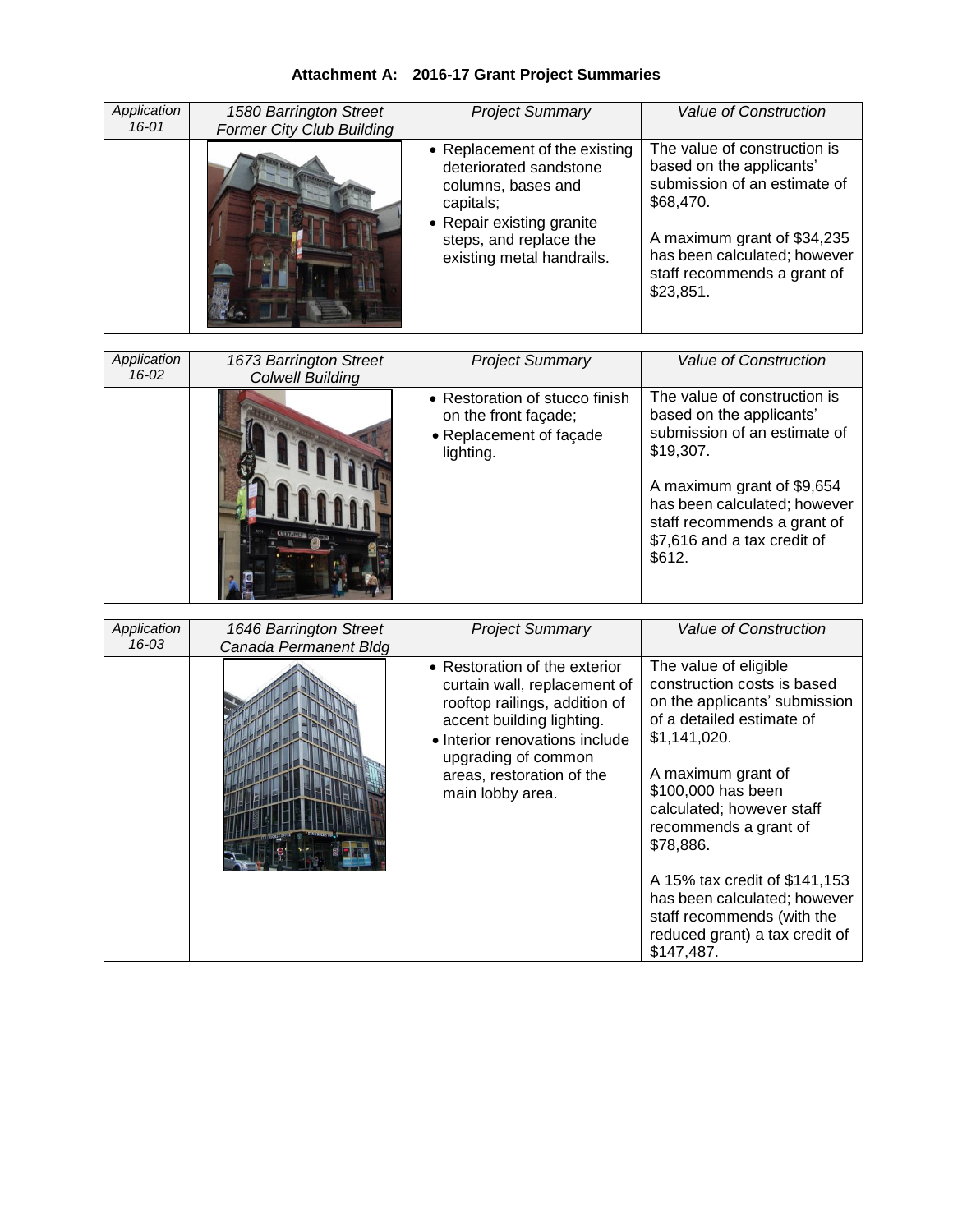| Application<br>$16 - 04$ | 1581 Barrington Street<br><b>Keith Building</b> | <b>Project Summary</b>                                                                                                                                                                                                                                                                                        | Value of Construction                                                                                                                                                                                                                                                                                                                                  |
|--------------------------|-------------------------------------------------|---------------------------------------------------------------------------------------------------------------------------------------------------------------------------------------------------------------------------------------------------------------------------------------------------------------|--------------------------------------------------------------------------------------------------------------------------------------------------------------------------------------------------------------------------------------------------------------------------------------------------------------------------------------------------------|
|                          |                                                 | • Restoration of the<br>Barrington Street façade<br>including masonry repair,<br>window replacements and<br>the creation of<br>contemporary storefronts.<br>• Interior work such as<br>restoration of the residential<br>lobby and common areas.<br>• New construction of the<br>integrated rooftop addition. | The value of eligible<br>construction costs is based<br>on the applicants' submission<br>of a detailed estimate of<br>\$12,851,780.<br>A maximum grant of<br>\$100,000 has been<br>calculated, and staff<br>recommends this amount.<br>A tax credit of \$1,897,767 has<br>been calculated; however<br>staff recommends a tax credit<br>of \$1,000,000. |

*Note: All recommended grants and tax credits are based on Option B: Grants & Tax Credits. All figures are based on a full staff review of the application for conformance with the Barrington Street HCD Incentives Program.*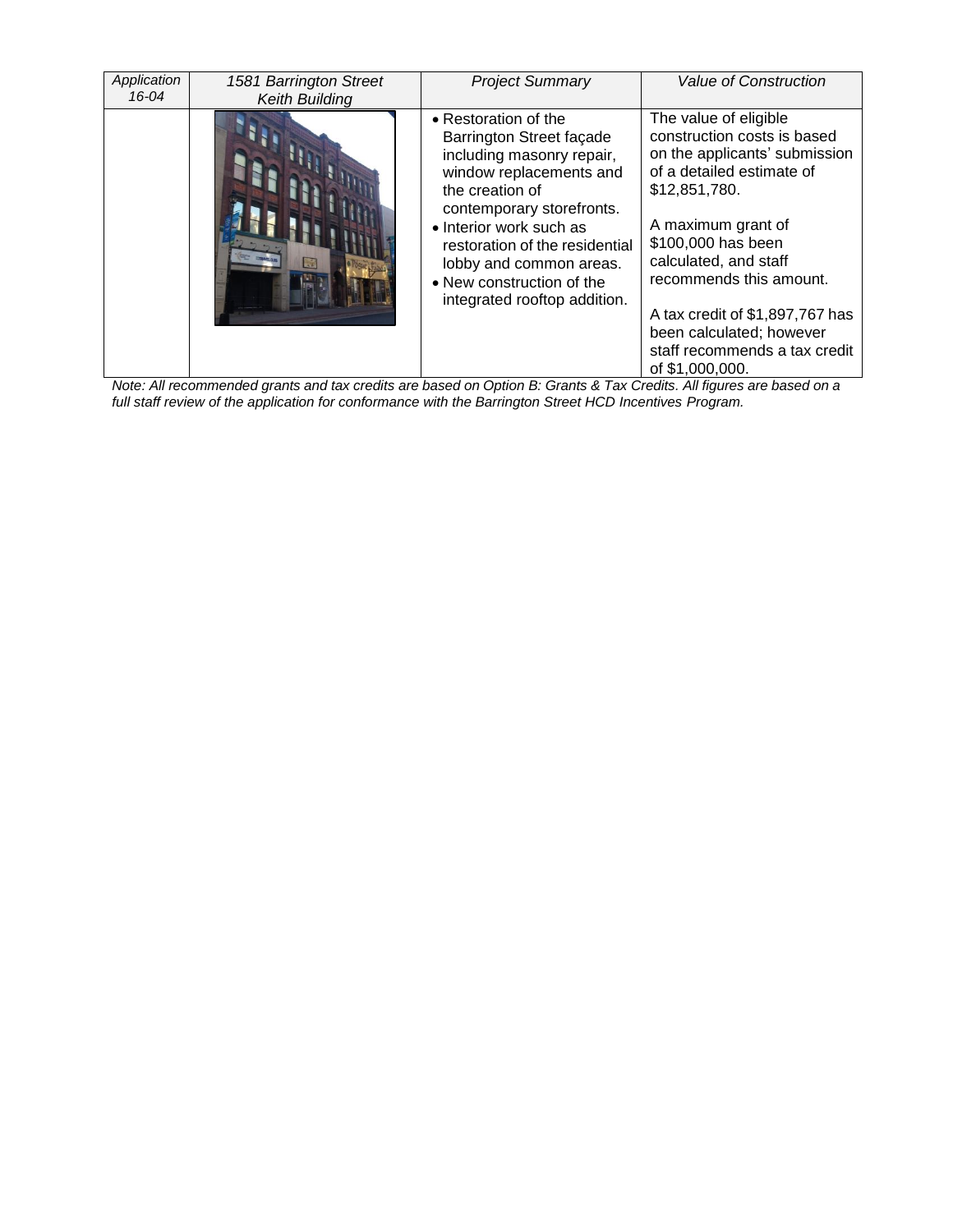

# **BARRINGTON STREET HERITAGE CONSERVATION DISTRICT FINANCIAL INCENTIVES PROGRAM**

# **TERMS AND CONDITIONS FOR CAPITAL GRANTS, TAX INCENTIVES, AND PERMIT FEE WAIVERS Updated March 18, 2010**

# **INTRODUCTION**

The Barrington Street Heritage Incentives Program (the Program) is administered by the Heritage Property Program (Community Development Department) to encourage restoration and renovation of buildings in the Barrington Street Heritage Conservation District. Within the limits of the annual approved budget, the Program provides:

- Matching grants (up to \$100,000.00) for exterior restoration work up to \$200,000.00 in value;
- Tax credits for exterior restoration work (over \$200,000.00 in value); and
- Tax Credits for interior restoration or renovation work that contributes to the ongoing functional viability of the building.
- Waiver of application fees for Building Permits and Sign Permits.

The Program will operate for five years from the time of the adoption of the Barrington Street Heritage Conservation District Plan and Bylaw (June 16, 2009 to March 31, 2014).

The Program operates on a fiscal year basis from April  $1<sup>st</sup>$  to March 31 $<sup>st</sup>$ .</sup>

The success and effectiveness of the grant and tax incentive program will be measured in relation to the following outcomes.

- Number of storefront restorations.
- Number of sign improvements.
- Number of new awning installations.
- Number of facade restorations.
- Number of interior improvements.
- Number of applications in relation to program participation estimate of 19 property owners.
- Value of applications in relation to program budget estimate of \$14 million.
- Value of investment leveraged from private sector.
- Increase in occupancy and total rental revenues.
- Increase in assessment and tax revenues.
- Improvement in overall streetscape cohesiveness.
- Public perception/media coverage of improvements.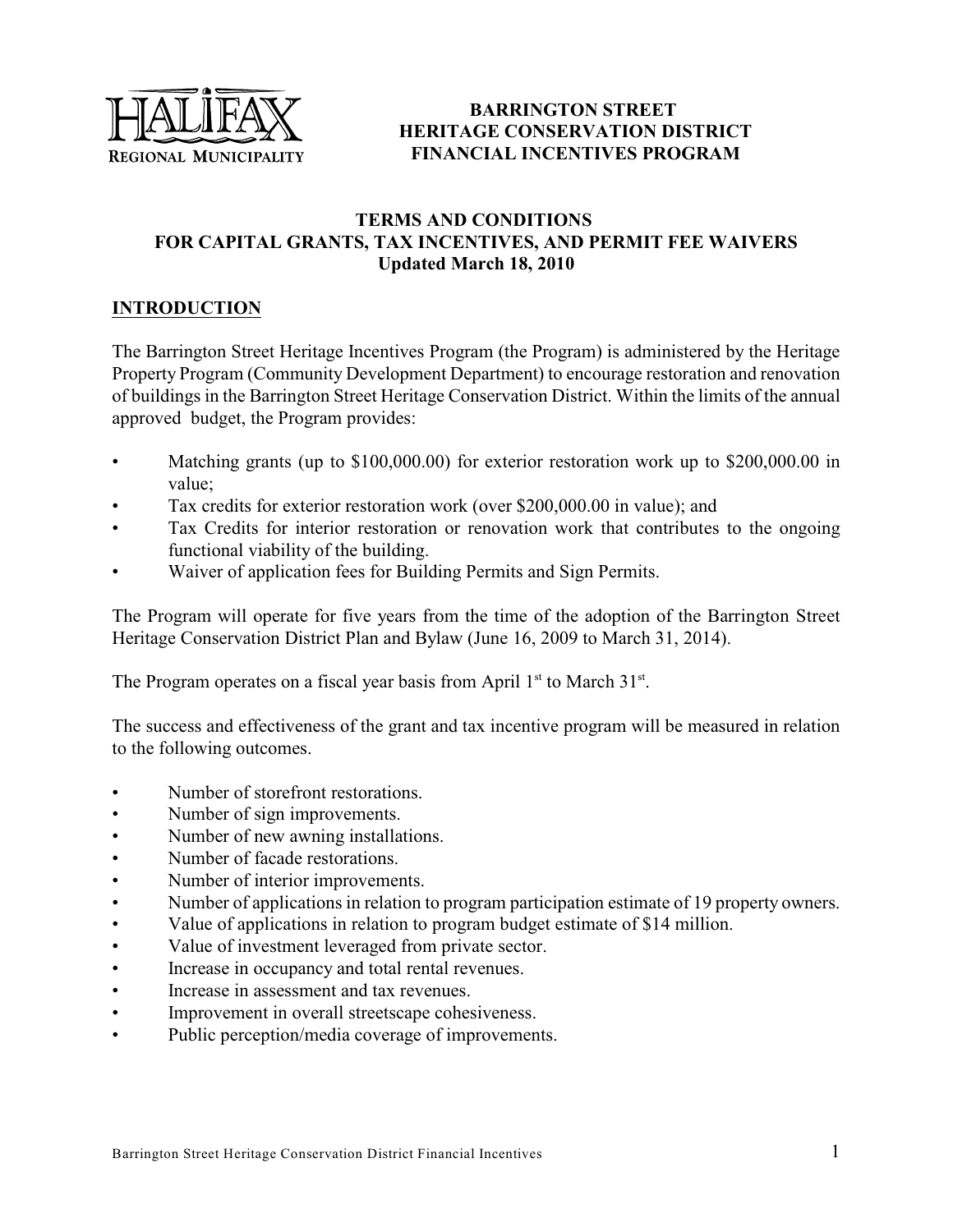## **1.0 GENERAL TERMS**

- 1.1 Program opens on January  $1<sup>st</sup>$  of each year and applications must be received no later than March 1<sup>st</sup>. (*Note: For 2010, the application deadline has been extended to March 31<sup>st</sup>).*
- 1.2 Applications can be mailed to:

HRM Heritage Property Program P.O. Box 1749, Halifax, NS B3A 3J5

Or hand delivered to:

HRM Heritage Property Program Community Development Department, Heritage & Design 2<sup>nd</sup> Floor, Alderney Gate, 40 Alderney Drive, Dartmouth Telephone: 490-4419 or 490-4663

Applications received by email or fax will not be accepted. Late or incomplete applications will not be reviewed.

- 1.3 Applications must include:
	- a. A completed application form;
	- b. Recent photographs of the building with close-ups of the areas of work for which the grant or tax credit is applied for;
	- c. Professionally prepared design documents including plans, elevation drawings, and technical specifications for all aspects of the proposed restoration/renovation work;
	- d. Professionally prepared cost estimates or two contractors quotes, exclusive of HST, for each component of the proposed work shown on the plans and specifications (e.g., masonry restoration, window replacement, roofing, electrical, plumbing, etc.);
	- e. Where applicable, an itemized breakdown of costs distinguishing between eligible and ineligible work and materials, in accordance with the eligibility criteria listed below; and
	- f. Copies of applicable permits for all aspects of the proposed work shown on the plans or proof of submission of application for such permits.
- 1.4 Only those buildings listed on Map 1 of the Barrington Street Heritage Conservation District Revitalization Plan are eligible for funding through the Financial Incentives Program.
- 1.5 Each building listed on Map 1 of the Barrington Street Heritage Conservation District Revitalization Plan is eligible for funding through the Financial Incentives Program.
	- a. For the purposes of the Financial Incentives Program, St. Mary's Basilica & Glebe shall be regarded as one building.
	- b. Separate applications shall be made for each building, regardless of ownership or lot consolidation.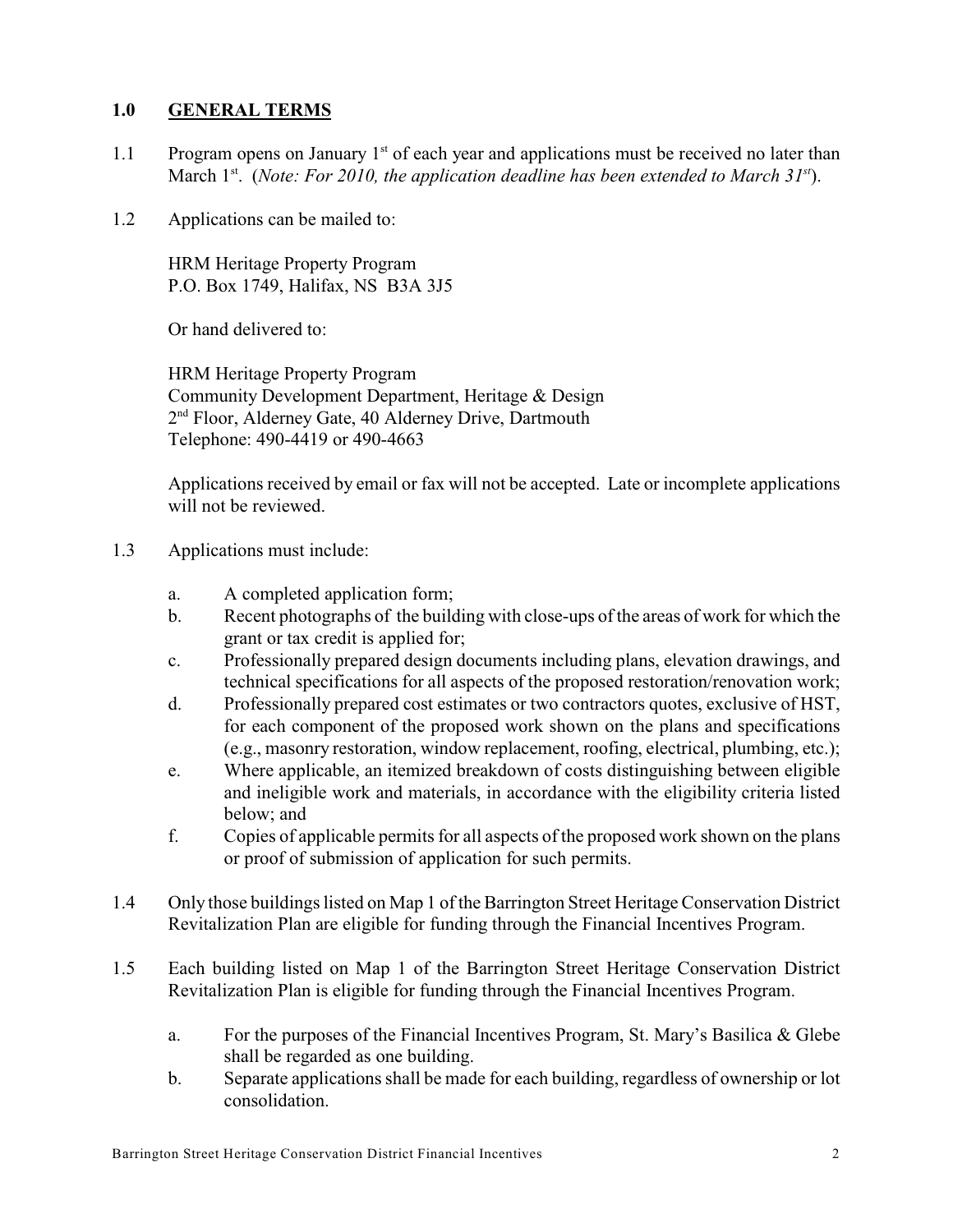1.6 Building owners must be in good standing with HRM and shall not have any unpaid taxes or legal claims outstanding.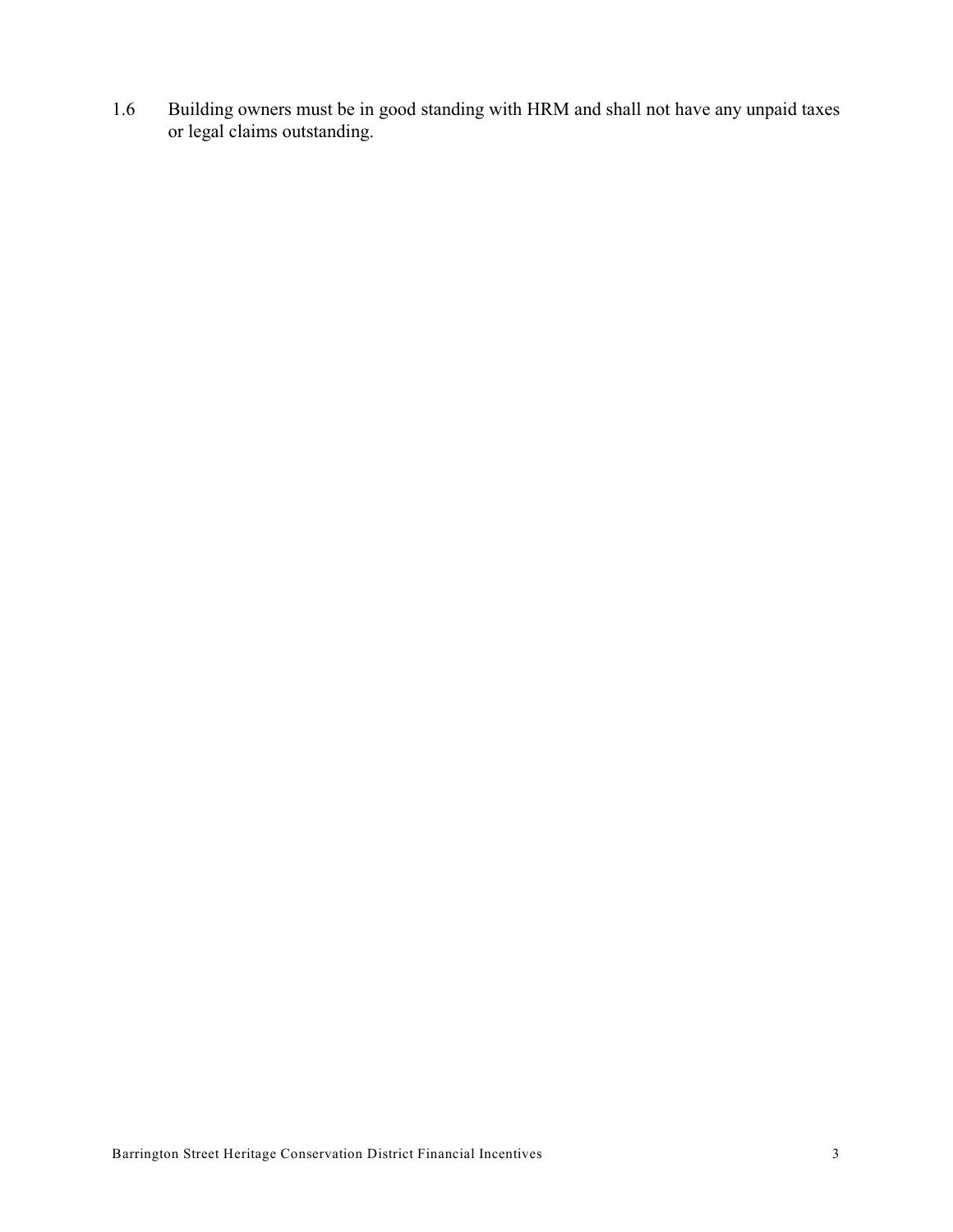## **2.0 GRANTS**

- 2.1 Grants are awarded on a 50% cost-sharing basis for eligible costs, exclusive of HST.
- 2.2 The maximum total grant allowable for each building is \$100,000.00, with the following maximum amounts for certain components:
	- a. Maximum grant perstorefront: \$15,000.00 (buildings with more than one storefront may receive more than one storefront restoration grant).
	- b. Maximum grant for storefront signs: \$3,000.00 per storefront.
	- c. Maximum grant for awnings: \$1,000.00 per storefront.
- 2.3 Minimum grant: \$1,000.00.
- 2.4 Building Owners may apply for one grant each year per building, but may not receive more than two grants per building during the five-year time frame of the Program. Maximum cumulative value of grants is \$100,000.00 per building.

## **Eligible Work & Materials**

- 2.5 Costs associated with projects that restore exterior architectural elements significant to the heritage character of the building are eligible for grant funding, including:
	- a. Preservation of existing exterior architectural elements such as repair (including structural repair) of deteriorated exterior-facing: walls, cladding, masonry, windows, doors, lintels, sills, storefronts, roofs, roofing, chimneys, foundations, cornices, mouldings, parapets, architectural trim, and other significant features;
	- b. Replacement of exterior architectural features which exist but which are beyond preservation or repair. This includes replacement in kind of deteriorated exteriorfacing: walls, cladding, masonry, lintels, sills, storefronts, roofs, roofing, chimneys, foundations, cornices, mouldings, parapets, architectural trim, and other significant features, using accurate reconstruction and materials, sizes, and configurations that match the original;
	- c. Replacement of exterior windows and doors:
		- (i) at street level with traditional materials (typically wooden); and
		- (ii) on upper storeys with traditional materials or aluminum clad windows;
	- d. Storefront projects using traditional design and materials, as per section 4.5.2 of the Land Use Bylaw Design Manual;
	- e. Restoration of significant architectural features which have been lost but for which the appearance can be clearly determined from physical evidence or documentary sources such as historic drawings or photographs;
	- f. Painting;
	- g. Signs;
	- h. Awnings; or
	- i. Architect and other design consultant fees.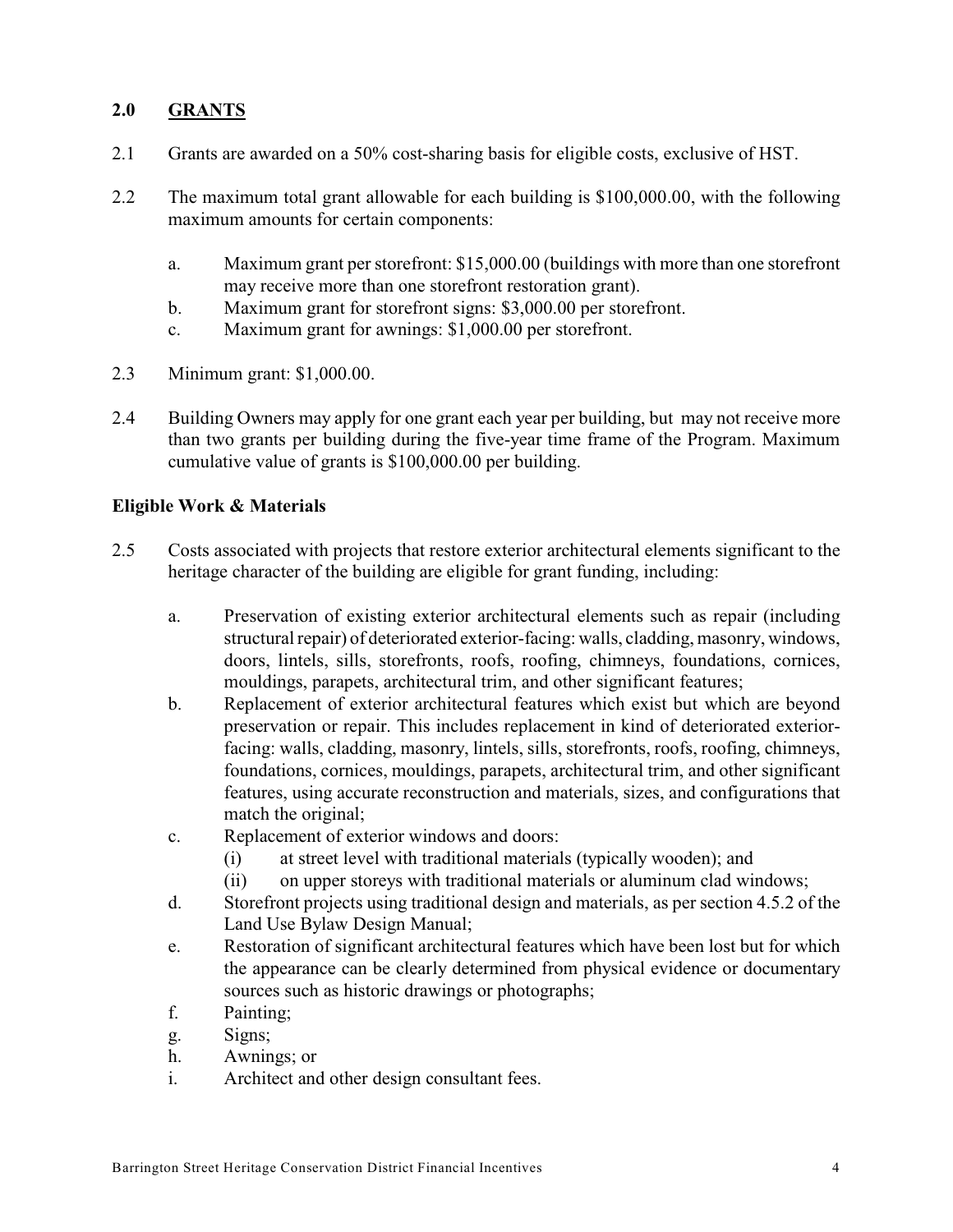## **Ineligible Work & Materials**

- 2.6 The following costs are ineligible for grant funding:
	- a. Projects using modern materials such as vinyl windows, steel doors, vinyl siding, or EIFS cladding;
	- b. Short-term, routine maintenance, including minor repairs to non-original siding or roofing;
	- c. Work carried out prior to submission of the application (except by special arrangement); or
	- d. The cost of labour undertaken by the owner.

## **Project Evaluation**

- 2.7 Projects will be evaluated under the *HRM Heritage Building Conservation Standards* and the *Heritage Design Guidelines of the Downtown Halifax Land Use Bylaw Design Manual*.
- 2.8 Cost estimates will be evaluated for their correspondence and consistency with plans and specifications for the proposed work.
- 2.9 Preference will be given to:
	- a. preservation and restoration of historic structural and weatherproofing elements, rather than to cosmetic improvements, e.g., restoration of masonry, cladding, windows, doors, or roof has greater priority than painting;
	- b. restoration of publicly visible features, e.g., an application for restoration of a front facade would have higher priority than a facade facing an interior light well or rear yard;
	- c. registered heritage buildings;
	- d. buildings in poor condition and at greatest risk of deterioration or loss.

## **Application Review Process**

- 2.10 Applications will be screened for basic eligibility and completeness as they are received. Applicants will be notified if their application is ineligible or incomplete.
- 2.11 Eligible applications will be evaluated by staff and a report and recommendations will be prepared for consideration by the Heritage Advisory Committee (HAC).
- 2.12 The staff report will be reviewed by HAC for recommendation to Regional Council.
- 2.13 Funding availability is subject to approval of program budgets and available funds**.**
- 2.14 Final approval of all grants and their amount is a decision of Regional Council in its sole discretion.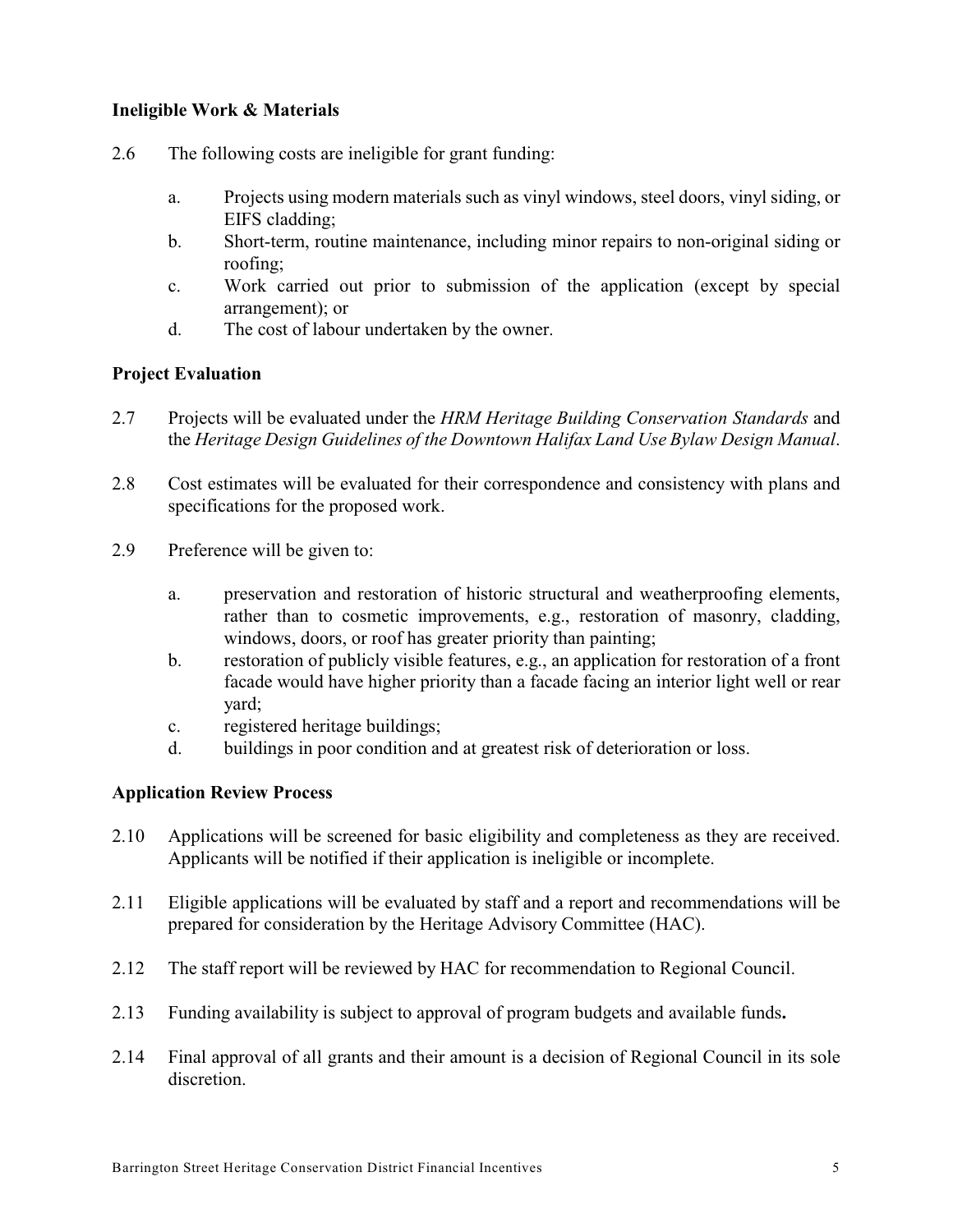2.15 Notification of grant approval or rejection will be mailed to applicants following the decision of Regional Council.

## **Conditions of Approval & Payment of Grant**

- 2.16 Grant approval is conditional on issuance of all applicable permits.
- 2.17 The amount paid to the building owner shall be the amount of the grant approved by Regional Council or the amount supported by receipts and paid invoices, whichever is less.
- 2.18 Where the total amount of both the grant and tax credits approved by Regional Council exceeds \$10,000, such approval is conditional on the owner entering into, and registering at the Land Registration Office/Registry of Deeds, an agreement:
	- a) that the owner will not apply for demolition or demolish the building to which the grant and tax credits are applied for twenty years from the date of execution of the agreement;
	- b) that should the building be damaged or destroyed during the term of the agreement, any unused portion of the tax credit will be suspended pending the completion of the reconstruction and be null and void should the building not be reconstructed;
	- c) that the owner will maintain insurance against normal perils that are coverable on an all risk policy basis, including fire, in an amount equal to the replacement cost of the building; and
	- d) that the agreement shall run with the land.
- 2.19 Grant payment is conditional on satisfactory completion of approved work in accordance with approved plans, specifications, and applicable code requirements, free of deficiencies; final inspection by HRM heritage and building inspection staff in consultation with the project architect; photographic documentation of completed work; and submission of receipts and paid invoices.
- 2.20 Deadline for submission of receipts and paid invoices is March  $15<sup>th</sup>$ .
- 2.21 Projects must be completed within the fiscal year(s) for which they are approved unless otherwise approved by Regional Council.
	- a. Where it is anticipated that work will not be completed by the end of the fiscal year(s) for which it was approved, the applicant shall notify HRM by February  $15<sup>th</sup>$ .
- 2.22 Grants are tied to specific approved work. Additional work not approved will not be funded.
- 2.23 The applicant shall notify HRM of any changes to the approved work prior to it being undertaken. Work that deviates from the approved work without a supplementary approval may not be eligible for funding and, at the discretion of HRM, such funding may be withheld and re-allocated to another property in the heritage conservation district.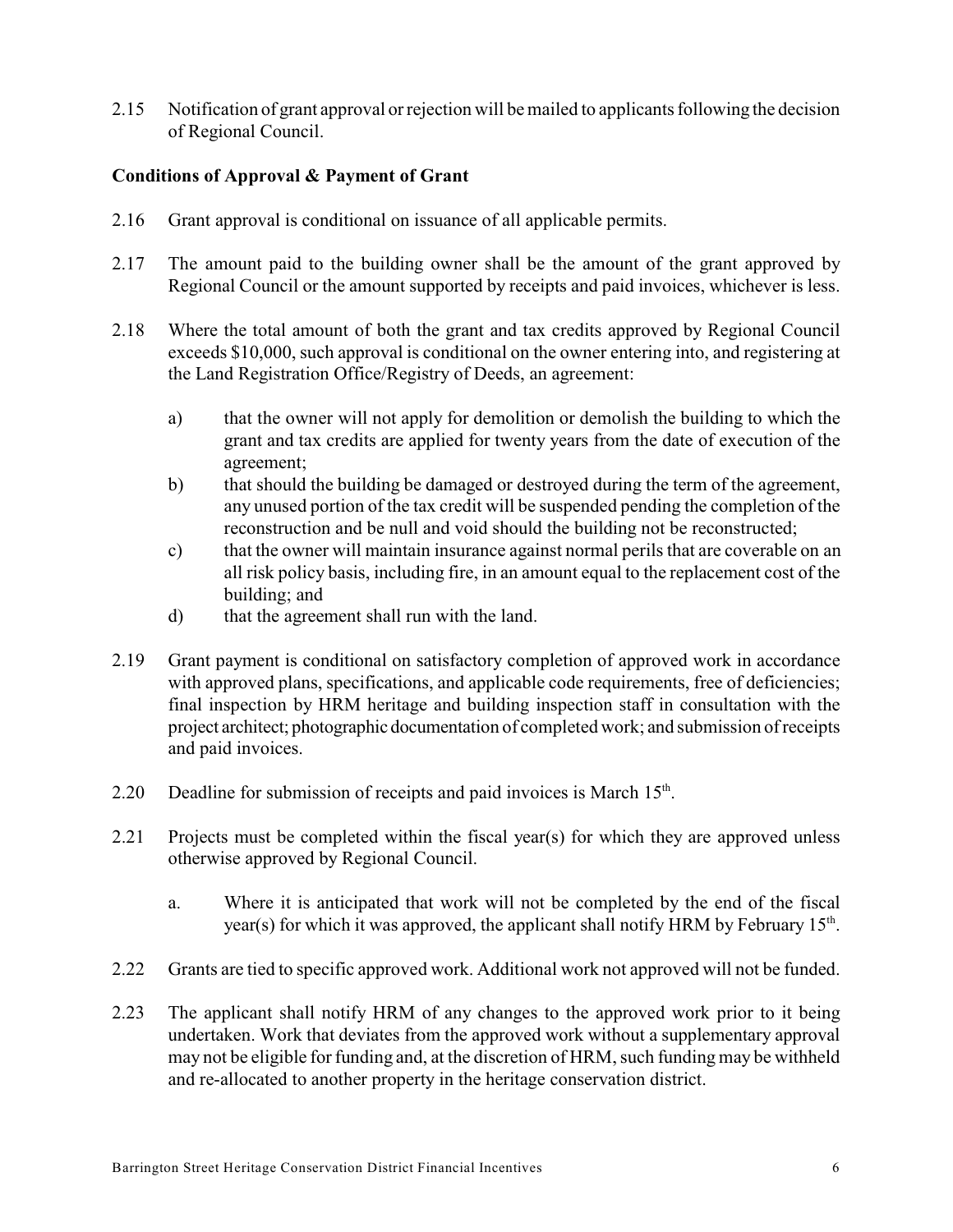# **3.0 TAX CREDITS**

- 3.1 Tax credits will be calculated on the basis of 15% of the value of eligible work, excluding HST.
- 3.2 There is no maximum tax credit; however, the annual payout cannot exceed the municipal portion of taxes (the general rate) due in that year.
- 3.3 When required, e.g., for large projects, the balance of tax credits earned is carried forward until the total tax credits applied to taxes equal the total tax credits earned.
- 3.4 Minimum tax credit: \$1,000.00.

## **Eligible Work & Materials**

- 3.5 Costs associated with the following projects are eligible for tax credits:
	- a. Exterior restoration work on an existing building which meets the eligibility requirements for grants but which is in excess of the \$200,000.00 for which a costsharing grant was applied;
	- b. Exterior elements on new rooftop additions including cladding and trim, windows, doors, and roofing, but excluding structural components. This may include contemporary design and materials approved under applicable Design Guidelines;
	- c. Exterior storefront work using contemporary (non-traditional) design and modern (non-traditional) materials, as per section 4.5.3 of the Design Manual;
	- d. Interior renovations needed to meet building code and fire safety requirements;
	- e. Interior structural repairs and improvements to the existing building, including those required for support of approved rooftop additions;
	- f. Interior renovation of the base building shell and structure, including demising walls between tenant spaces to base building specifications, e.g., taped drywall and ceilings ready for paint, and sub-floors ready for finishing, but does not include partition walls within tenant spaces;
	- g. Renovation of base building:
		- (i) plumbing to provide capped hot and cold water and sewer connections within the base building shell and structure, including demising walls, to code. This does not include water and sewer extension inside commercial tenant spaces beyond demising walls but does include roughed in plumbing in residential units;
		- (ii) electrical & telecommunications to provide roughed-in electrical and telecommunications wiring within the base building shell and structure and demising walls, to code. This does not include interior cabling, panels, outlets, or furniture connections, etc., inside commercial tenant spaces beyond demising walls but does include roughed-in wiring inside residential units;
		- (iii) HVAC to provide a complete HVAC distribution system with diffusers, installed to code to a standard grid, in all common areas, unpartitioned commercial spaces, and residential units in the building;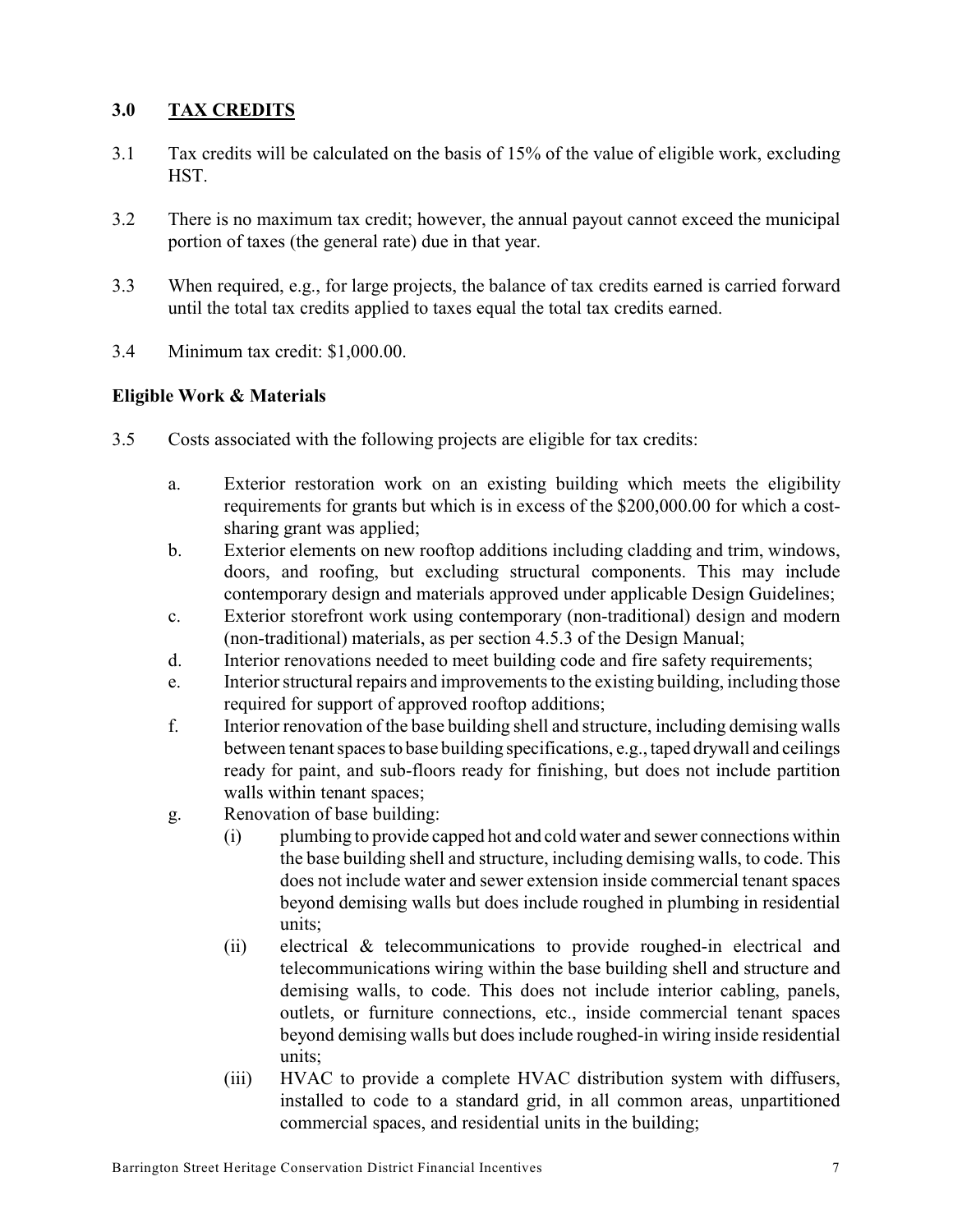- (iv) sprinklers and fire alarms to provide a complete sprinkler and fire alarm system installed to code to a standard grid, in all common areas, unpartitioned commercial spaces, and residential units in the building;
- h. Renovation of common interior circulation areas including lobbies, hallways, stairs, common washrooms, and elevators to a finished condition, including fixtures and finishes, i.e., finished walls, floors and ceilings, doors, lighting, and washroom fixtures;
- i. Energy efficiency improvements including renovations to building envelope;
- j. Restoration of historic interior features or finishes located in common, publicly accessible circulation areas; or
- k. Restoration of historic interior features or finishes located in spaces outside common areas (e.g. leased spaces) in special cases.

# **Ineligible Work & Materials**

- 3.6 The following costs are ineligible for tax credits:
	- a. Fixtures, finishes in spaces outside common areas, e.g. improvements to leased spaces, condominium units, or storage areas;
	- b. Distribution of central building systems outside common areas, beyond base building requirements;
	- c. Any interior work within rooftop additions, including structural, plumbing, HVAC, electrical, telecommunication, sprinkler and fire alarm systems; or
	- d. Interior work on projects without adequate exterior restoration.

## **Project Evaluation**

- 3.7 Projects involving exterior work eligible for tax credits will be evaluated on the same basis as for grants, as listed in Part 2.0.
- 3.8 Cost estimates will be evaluated for their correspondence with plans and specifications for the proposed work.
- 3.9 Base building renovations will be evaluated for consistency with applicable code requirements (not needed where applicable permits have been granted prior to submission of incentives application).
- 3.10 Projects involving restoration of historic interior features or finishes will be evaluated for consistency with the *HRM Heritage Building Conservation Standards.*
- 3.11 Preference will be given to:
	- a. registered heritage buildings;
	- b. buildings in poor condition and at greatest risk of deterioration or loss.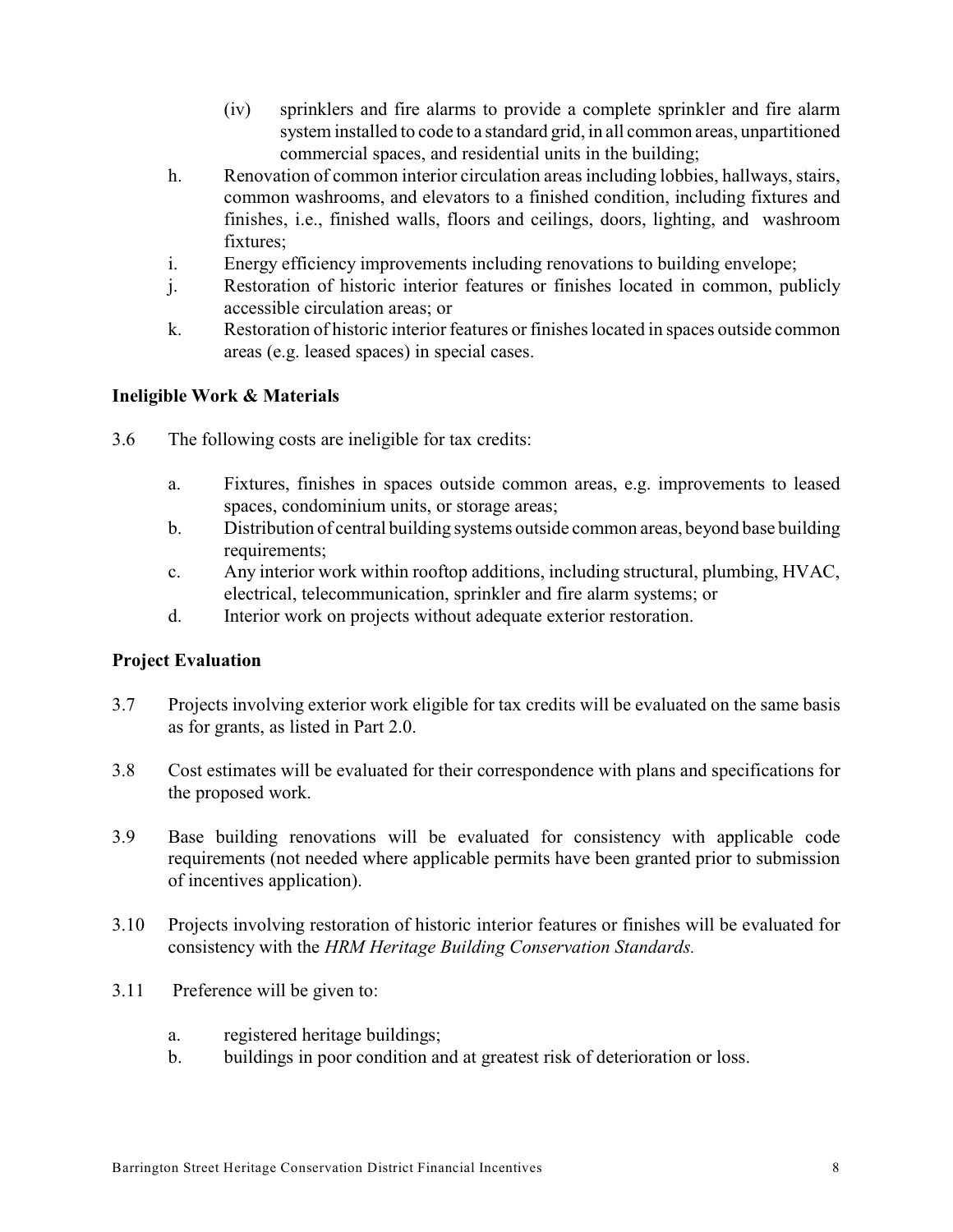## **Application Review Process**

- 3.12 Applications will be screened for basic eligibility and completeness as they are received. Applicants will be notified if their application is ineligible or incomplete.
- 3.13 Eligible applications will be evaluated by staff and a report and recommendations will be prepared for consideration by the Heritage Advisory Committee (HAC).
- 3.14 The staff report will be reviewed by HAC for recommendation to Regional Council.
- 3.15 Funding availability is subject to approval of program budgets and fiscal capacity.
- 3.16 Final approval of all tax credits and their amount is a decision of Regional Council in its sole discretion.
- 3.17 Notification of tax credit approval or rejection will be mailed to applicants following the decision of Regional Council

## **Conditions of Approval**

- 3.18 Tax credit approval is conditional on issuance of all applicable permits.
- 3.19 The amount of the tax credit shall be the amount of the tax credit approved by Regional Council or the amount supported by receipts and paid invoices, whichever is less.
- 3.20 Where the total amount of both the grant and tax credits approved by Regional Council exceeds \$10,000, such approval is conditional on the owner entering into, and registering at the Land Registration Office/Registry of Deeds, an agreement:
	- a) that the owner will not apply for demolition or demolish the building to which the grant and tax credits are applied for twenty years from the date of execution of the agreement;
	- b) that should the building be damaged or destroyed during the term of the agreement, any unused portion of the tax credit will be suspended pending the completion of the reconstruction and be null and void should the building not be reconstructed;
	- c) that the owner will maintain insurance against normal perils that are coverable on an all risk policy basis, including fire, in an amount equal to the replacement cost of the building; and
	- d) that the agreement shall run with the land.
- 3.21 Tax credit payment is conditional on satisfactory completion of approved work in accordance with approved plans, specifications, and applicable code requirements, free of deficiencies; final inspection by HRM heritage and building inspection staff in consultation with the project architect; photographic documentation of completed work; and submission of receipts and paid invoices.
- 3.22 Deadline for submission of receipts and paid invoices is March  $15<sup>th</sup>$ .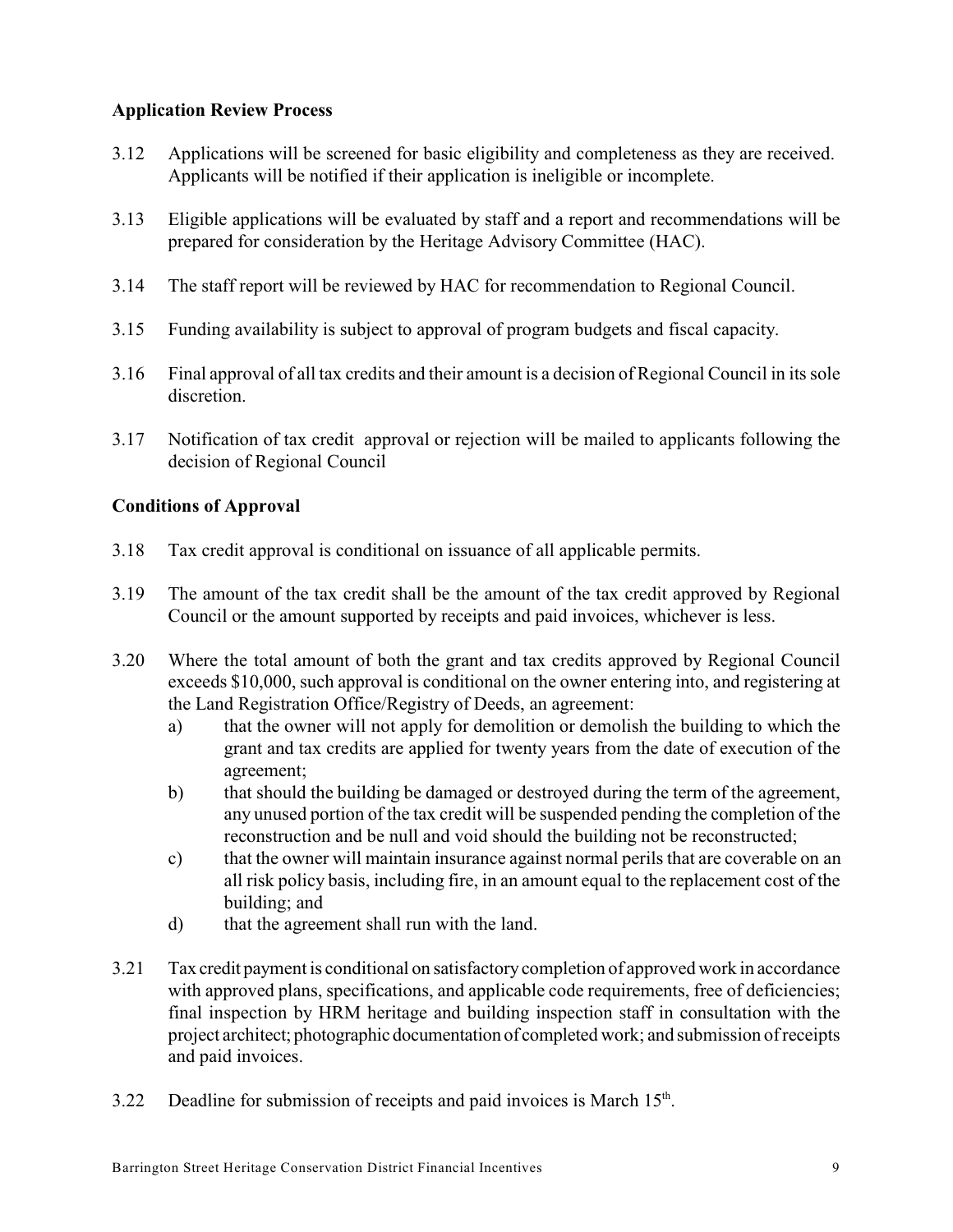- 3.23 Tax credits will be applied against taxes due beginning in the fiscal year following completion of eligible work.
- 3.24 When requested, tax credits will be paid out to the property owner in the form of a grant equivalent following payment in full of all applicable taxes
- 3.25 Tax credits are tied to specific approved work. Additional work not approved will not be funded.
- 3.26 The applicant shall notify HRM of any changes to the approved work prior to it being undertaken. Work that deviates from the approved work without a supplementary approval may not be eligible for funding and, at the discretion of HRM, such funding may be withheld and re-allocated to another property in the heritage conservation district.